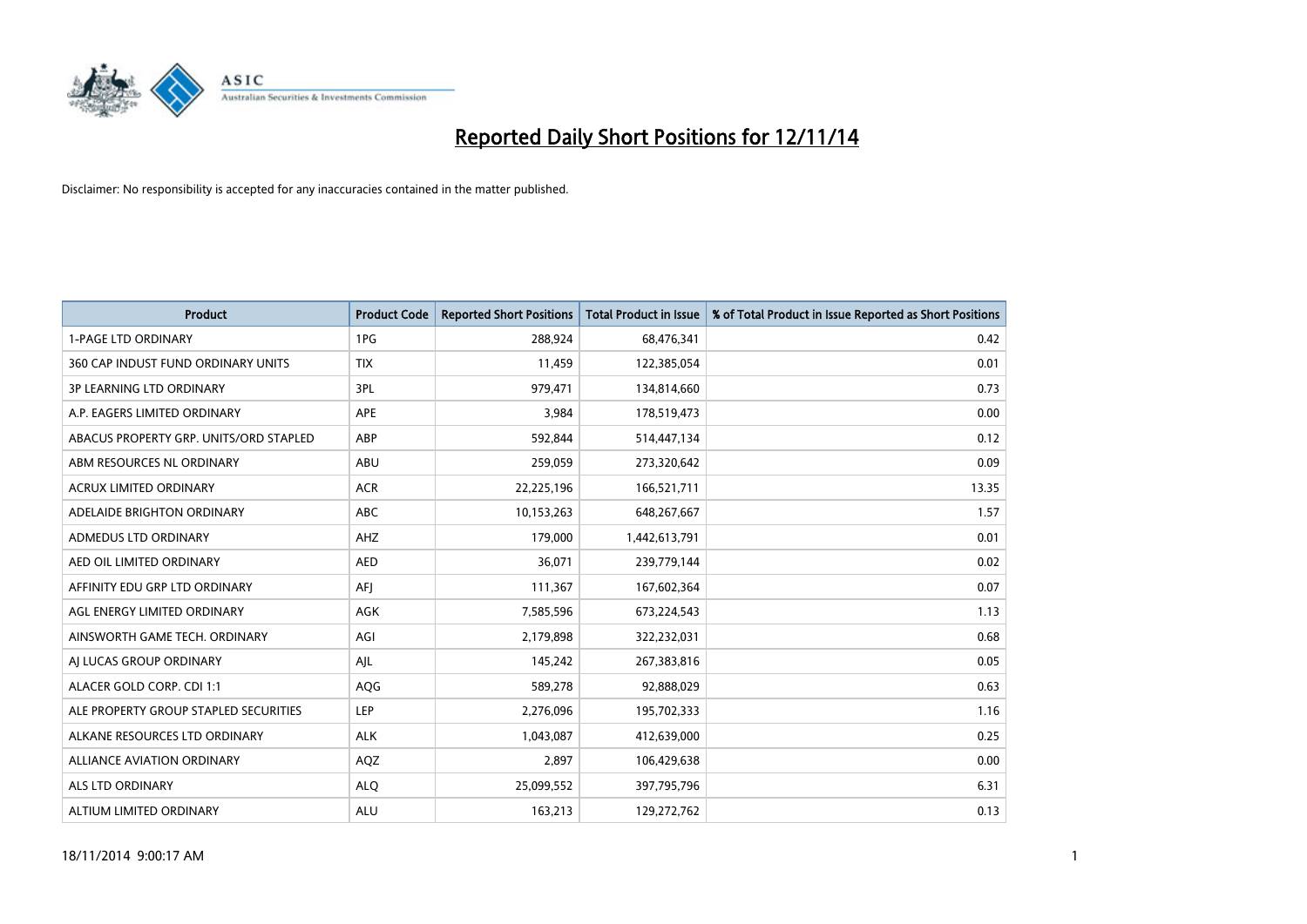

| <b>Product</b>                          | <b>Product Code</b> | <b>Reported Short Positions</b> | <b>Total Product in Issue</b> | % of Total Product in Issue Reported as Short Positions |
|-----------------------------------------|---------------------|---------------------------------|-------------------------------|---------------------------------------------------------|
| ALUMINA LIMITED ORDINARY                | <b>AWC</b>          | 41,185,796                      | 2,806,225,615                 | 1.47                                                    |
| AMALGAMATED HOLDINGS ORDINARY           | AHD                 | 613                             | 157,911,826                   | 0.00                                                    |
| AMCOM TELECOMM, ORDINARY                | AMM                 | 5,805,145                       | 266,399,148                   | 2.18                                                    |
| AMCOR LIMITED ORDINARY                  | <b>AMC</b>          | 7,823,434                       | 1,206,684,923                 | 0.65                                                    |
| AMP LIMITED ORDINARY                    | AMP                 | 15,038,333                      | 2,957,737,964                 | 0.51                                                    |
| ANSELL LIMITED ORDINARY                 | <b>ANN</b>          | 6,070,708                       | 153,139,924                   | 3.96                                                    |
| ANTARES ENERGY LTD ORDINARY             | <b>AZZ</b>          | 700,559                         | 255,000,000                   | 0.27                                                    |
| ANZ BANKING GRP LTD ORDINARY            | ANZ                 | 15,589,421                      | 2,756,627,771                 | 0.57                                                    |
| APA GROUP STAPLED SECURITIES            | APA                 | 13,805,075                      | 835,750,807                   | 1.65                                                    |
| APN NEWS & MEDIA ORDINARY               | <b>APN</b>          | 256,814                         | 1,029,041,356                 | 0.02                                                    |
| APN OUTDOOR GRP DEFERRED SETTLEMENT     | <b>APO</b>          | 7,610,628                       | 166,614,509                   | 4.57                                                    |
| AQUARIUS PLATINUM. ORDINARY             | <b>AQP</b>          | 6,460,992                       | 1,465,473,903                 | 0.44                                                    |
| ARAFURA RESOURCE LTD ORDINARY           | ARU                 | 2,000                           | 441,270,644                   | 0.00                                                    |
| ARB CORPORATION ORDINARY                | ARP                 | 1,114,282                       | 72,505,302                    | 1.54                                                    |
| ARDENT LEISURE GROUP STAPLED SECURITIES | AAD                 | 1,393,234                       | 438,666,245                   | 0.32                                                    |
| ARENA REIT. ORDINARY UNITS              | ARF                 | 110,737                         | 211,495,653                   | 0.05                                                    |
| ARISTOCRAT LEISURE ORDINARY             | ALL                 | 615,881                         | 630,022,253                   | 0.10                                                    |
| ARRIUM LTD ORDINARY                     | <b>ARI</b>          | 66,937,817                      | 2,937,293,755                 | 2.28                                                    |
| ASALEO CARE LIMITED ORDINARY            | AHY                 | 6,140,297                       | 603,469,434                   | 1.02                                                    |
| <b>ASCIANO LIMITED ORDINARY</b>         | <b>AIO</b>          | 4,313,646                       | 975,385,664                   | 0.44                                                    |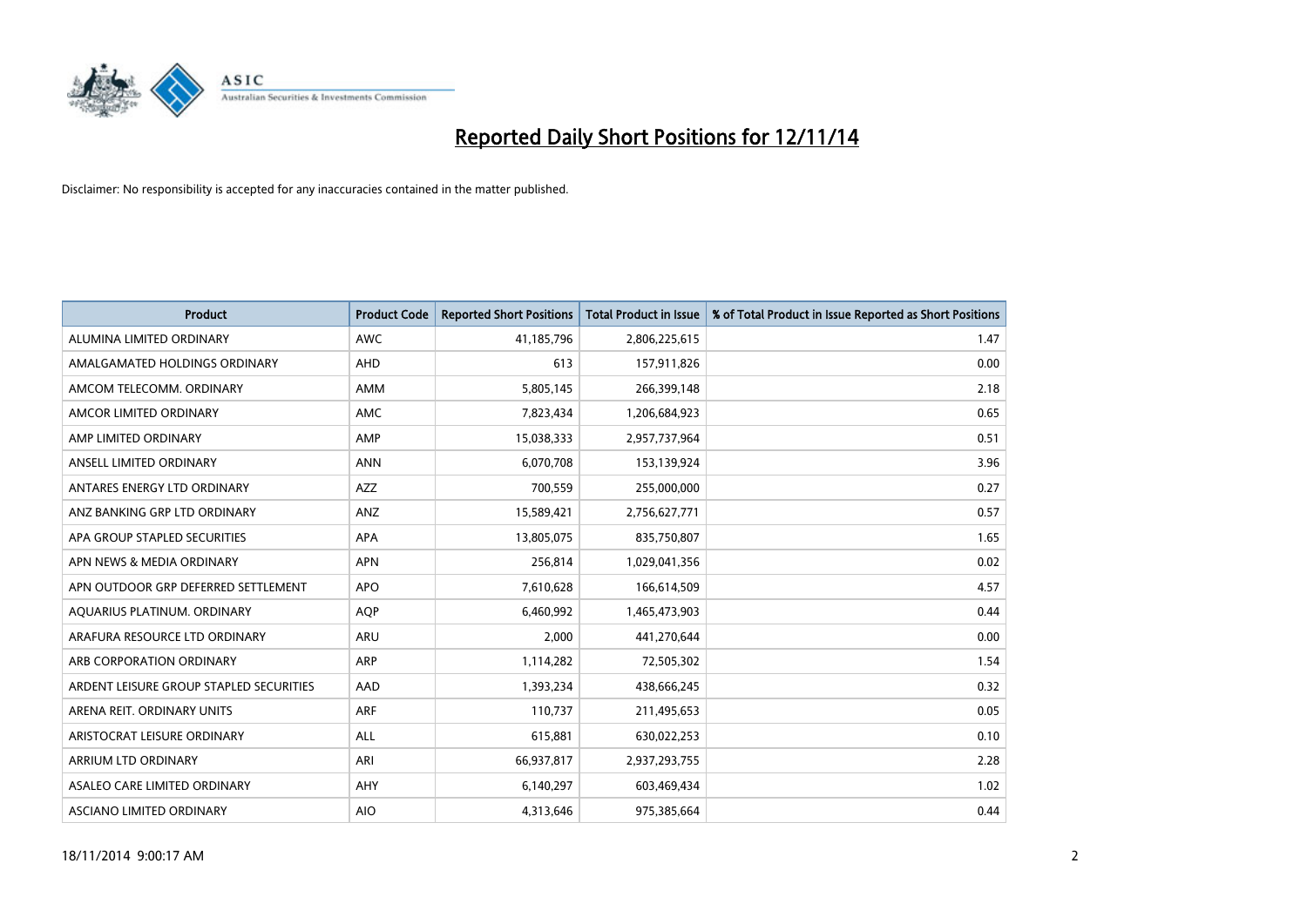

| <b>Product</b>                            | <b>Product Code</b> | <b>Reported Short Positions</b> | <b>Total Product in Issue</b> | % of Total Product in Issue Reported as Short Positions |
|-------------------------------------------|---------------------|---------------------------------|-------------------------------|---------------------------------------------------------|
| ASG GROUP LIMITED ORDINARY                | ASZ                 | 100,000                         | 206,720,839                   | 0.05                                                    |
| ASHLEY SERVICES GRP ORDINARY              | <b>ASH</b>          | 272,411                         | 150,000,000                   | 0.18                                                    |
| ASPEN GROUP ORD/UNITS STAPLED             | APZ                 | 137,986                         | 113,183,450                   | 0.12                                                    |
| ASTRO JAP PROP GROUP STAPLED US PROHIBIT. | AJA                 | 182,013                         | 67,211,752                    | 0.27                                                    |
| ASX LIMITED ORDINARY                      | ASX                 | 5,337,041                       | 193,595,162                   | 2.76                                                    |
| ATLAS IRON LIMITED ORDINARY               | <b>AGO</b>          | 113,992,685                     | 919,475,619                   | 12.40                                                   |
| ATRUM COAL NL ORDINARY                    | <b>ATU</b>          | 88.848                          | 162,459,242                   | 0.05                                                    |
| AUCKLAND INTERNATION ORDINARY             | <b>AIA</b>          | 54,769                          | 1,190,484,097                 | 0.00                                                    |
| AURIZON HOLDINGS LTD ORDINARY             | <b>AZI</b>          | 2,750,604                       | 2,137,284,503                 | 0.13                                                    |
| AUSDRILL LIMITED ORDINARY                 | ASL                 | 21,629,696                      | 312,277,224                   | 6.93                                                    |
| AUSENCO LIMITED ORDINARY                  | AAX                 | 1,061,109                       | 168,449,799                   | 0.63                                                    |
| AUSNET SERVICES STAPLED SECURITIES        | <b>AST</b>          | 35,122,548                      | 3,425,244,162                 | 1.03                                                    |
| AUST INDUSTRIAL REIT UNIT                 | ANI                 | 204,314                         | 96,288,031                    | 0.21                                                    |
| <b>AUSTAL LIMITED ORDINARY</b>            | ASB                 | 694,009                         | 346,379,377                   | 0.20                                                    |
| AUSTBROKERS HOLDINGS ORDINARY             | <b>AUB</b>          | 60,840                          | 61,712,763                    | 0.10                                                    |
| AUSTEX OIL LIMITED ORDINARY               | <b>AOK</b>          | 62,000                          | 558,571,402                   | 0.01                                                    |
| AUSTIN ENGINEERING ORDINARY               | ANG                 | 1,007,261                       | 84,274,004                    | 1.20                                                    |
| AUSTRALIAN AGRICULT, ORDINARY             | AAC                 | 5,155,683                       | 532,474,721                   | 0.97                                                    |
| AUSTRALIAN FOUNDAT, ORDINARY              | AFI                 | 100                             | 1,086,070,669                 | 0.00                                                    |
| AUSTRALIAN PHARM. ORDINARY                | API                 | 10,568,438                      | 488,115,883                   | 2.17                                                    |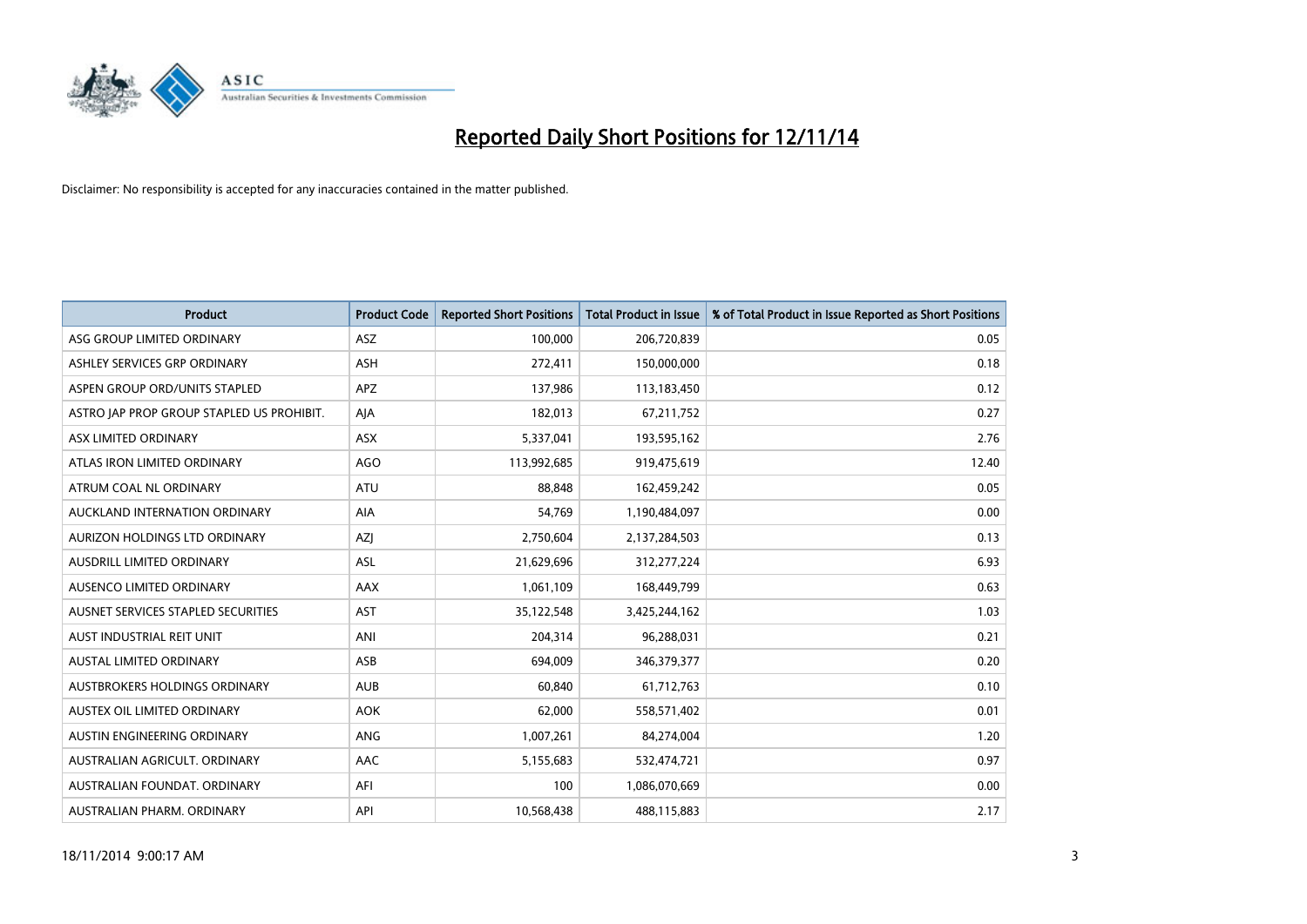

| <b>Product</b>                       | <b>Product Code</b> | <b>Reported Short Positions</b> | <b>Total Product in Issue</b> | % of Total Product in Issue Reported as Short Positions |
|--------------------------------------|---------------------|---------------------------------|-------------------------------|---------------------------------------------------------|
| AUTOMOTIVE HOLDINGS ORDINARY         | AHE                 | 2,255,122                       | 306,437,941                   | 0.74                                                    |
| AVANCO RESOURCES LTD ORDINARY        | AVB                 | 3,160,722                       | 1,661,675,855                 | 0.19                                                    |
| AVEO GROUP STAPLED SECURITIES        | AOG                 | 3,577,087                       | 499,536,460                   | 0.72                                                    |
| AWE LIMITED ORDINARY                 | AWE                 | 1,753,246                       | 525,861,050                   | 0.33                                                    |
| AZONTO PET LTD ORDINARY              | <b>APY</b>          | $\mathbf{1}$                    | 1,159,375,100                 | 0.00                                                    |
| AZUMAH RESOURCES ORDINARY            | <b>AZM</b>          | 1                               | 389,316,919                   | 0.00                                                    |
| <b>BANDANNA ENERGY ORDINARY</b>      | <b>BND</b>          | 17,540,654                      | 528,481,199                   | 3.32                                                    |
| BANK OF QUEENSLAND. ORDINARY         | <b>BOQ</b>          | 4,474,571                       | 363,416,835                   | 1.23                                                    |
| <b>BANNERMAN RESOURCES ORDINARY</b>  | <b>BMN</b>          | 2,900                           | 333,201,901                   | 0.00                                                    |
| <b>BASE RES LIMITED ORDINARY</b>     | <b>BSE</b>          | 5,501,878                       | 563,902,771                   | 0.98                                                    |
| BATHURST RES LTD. ORDINARY           | <b>BRL</b>          | 300,729                         | 947,828,434                   | 0.03                                                    |
| <b>BC IRON LIMITED ORDINARY</b>      | <b>BCI</b>          | 15,257,467                      | 191,691,179                   | 7.96                                                    |
| BEACH ENERGY LIMITED ORDINARY        | <b>BPT</b>          | 10,860,563                      | 1,297,496,886                 | 0.84                                                    |
| BEADELL RESOURCE LTD ORDINARY        | <b>BDR</b>          | 56,321,418                      | 798,657,280                   | 7.05                                                    |
| <b>BEGA CHEESE LTD ORDINARY</b>      | <b>BGA</b>          | 2,177,307                       | 152,602,945                   | 1.43                                                    |
| BENDIGO AND ADELAIDE ORDINARY        | <b>BEN</b>          | 15,963,010                      | 450,904,075                   | 3.54                                                    |
| BENTHAM IMF LTD ORDINARY             | <b>IMF</b>          | 4,453,621                       | 166,580,957                   | 2.67                                                    |
| BERKELEY RESOURCES ORDINARY          | <b>BKY</b>          | 79,083                          | 180,361,323                   | 0.04                                                    |
| BETASHARESCASHETF ETF UNITS          | AAA                 | 700                             | 12,958,172                    | 0.01                                                    |
| <b>BHP BILLITON LIMITED ORDINARY</b> | <b>BHP</b>          | 11,967,599                      | 3,211,691,105                 | 0.37                                                    |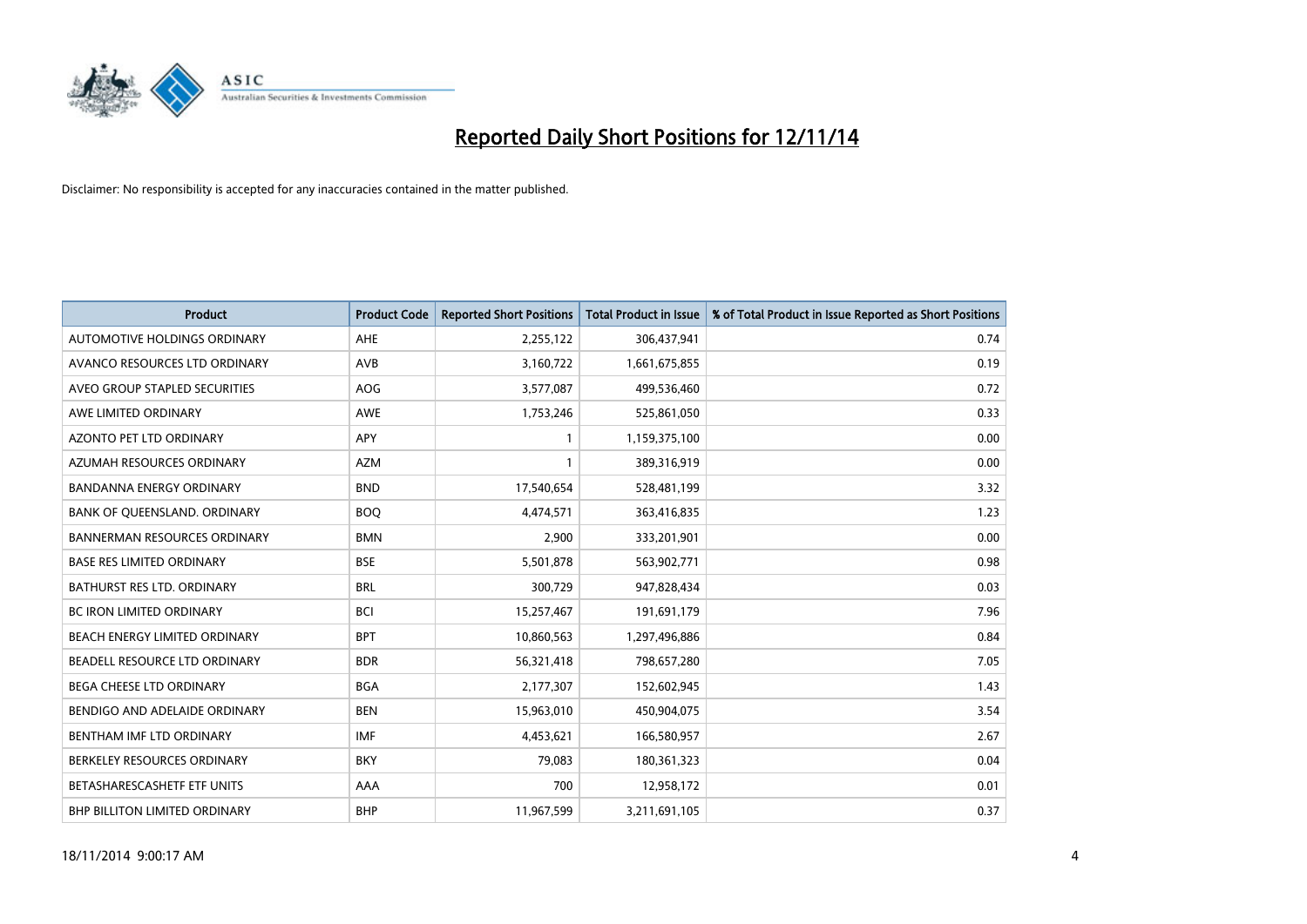

| Product                                | <b>Product Code</b> | <b>Reported Short Positions</b> | <b>Total Product in Issue</b> | % of Total Product in Issue Reported as Short Positions |
|----------------------------------------|---------------------|---------------------------------|-------------------------------|---------------------------------------------------------|
| <b>BIGAIR GROUP LIMITED ORDINARY</b>   | <b>BGL</b>          | 49,160                          | 172,872,340                   | 0.03                                                    |
| <b>BILLABONG ORDINARY</b>              | <b>BBG</b>          | 12,477,236                      | 990,370,034                   | 1.26                                                    |
| <b>BLACKHAM RESOURCES ORDINARY</b>     | <b>BLK</b>          | 838,139                         | 142,727,359                   | 0.59                                                    |
| BLACKMORES LIMITED ORDINARY            | BKL                 | 12,863                          | 17,224,199                    | 0.07                                                    |
| BLACKTHORN RESOURCES ORD US PROHIBITED | <b>BTR</b>          | 11,369                          | 164,285,950                   | 0.01                                                    |
| <b>BLUESCOPE STEEL LTD ORDINARY</b>    | <b>BSL</b>          | 6,941,178                       | 559,227,871                   | 1.24                                                    |
| <b>BOART LONGYEAR ORDINARY</b>         | <b>BLY</b>          | 21,185,991                      | 502,488,790                   | 4.22                                                    |
| <b>BORAL LIMITED, ORDINARY</b>         | <b>BLD</b>          | 13,567,576                      | 782,736,249                   | 1.73                                                    |
| <b>BRADKEN LIMITED ORDINARY</b>        | <b>BKN</b>          | 7,807,739                       | 171,027,249                   | 4.57                                                    |
| <b>BRAMBLES LIMITED ORDINARY</b>       | <b>BXB</b>          | 2,836,797                       | 1,566,077,519                 | 0.18                                                    |
| <b>BREVILLE GROUP LTD ORDINARY</b>     | <b>BRG</b>          | 4,228,473                       | 130,095,322                   | 3.25                                                    |
| <b>BRICKWORKS LIMITED ORDINARY</b>     | <b>BKW</b>          | 178,598                         | 148,403,478                   | 0.12                                                    |
| BT INVESTMENT MNGMNT ORDINARY          | <b>BTT</b>          | 22,730                          | 290,699,283                   | 0.01                                                    |
| <b>BURSON GROUP LTD ORDINARY</b>       | <b>BAP</b>          | 1,784,360                       | 163,585,666                   | 1.09                                                    |
| <b>BURU ENERGY ORDINARY</b>            | <b>BRU</b>          | 18,975,753                      | 339,997,078                   | 5.58                                                    |
| <b>BWP TRUST ORDINARY UNITS</b>        | <b>BWP</b>          | 9,634,491                       | 639,724,826                   | 1.51                                                    |
| CABCHARGE AUSTRALIA ORDINARY           | CAB                 | 8,245,199                       | 120,430,683                   | 6.85                                                    |
| <b>CADENCE CAPITAL ORDINARY</b>        | <b>CDM</b>          | 148,501                         | 199,821,759                   | 0.07                                                    |
| CALTEX AUSTRALIA ORDINARY              | <b>CTX</b>          | 1,189,427                       | 270,000,000                   | 0.44                                                    |
| CAPE LAMBERT RES LTD ORDINARY          | <b>CFE</b>          | 280,137                         | 626,686,586                   | 0.04                                                    |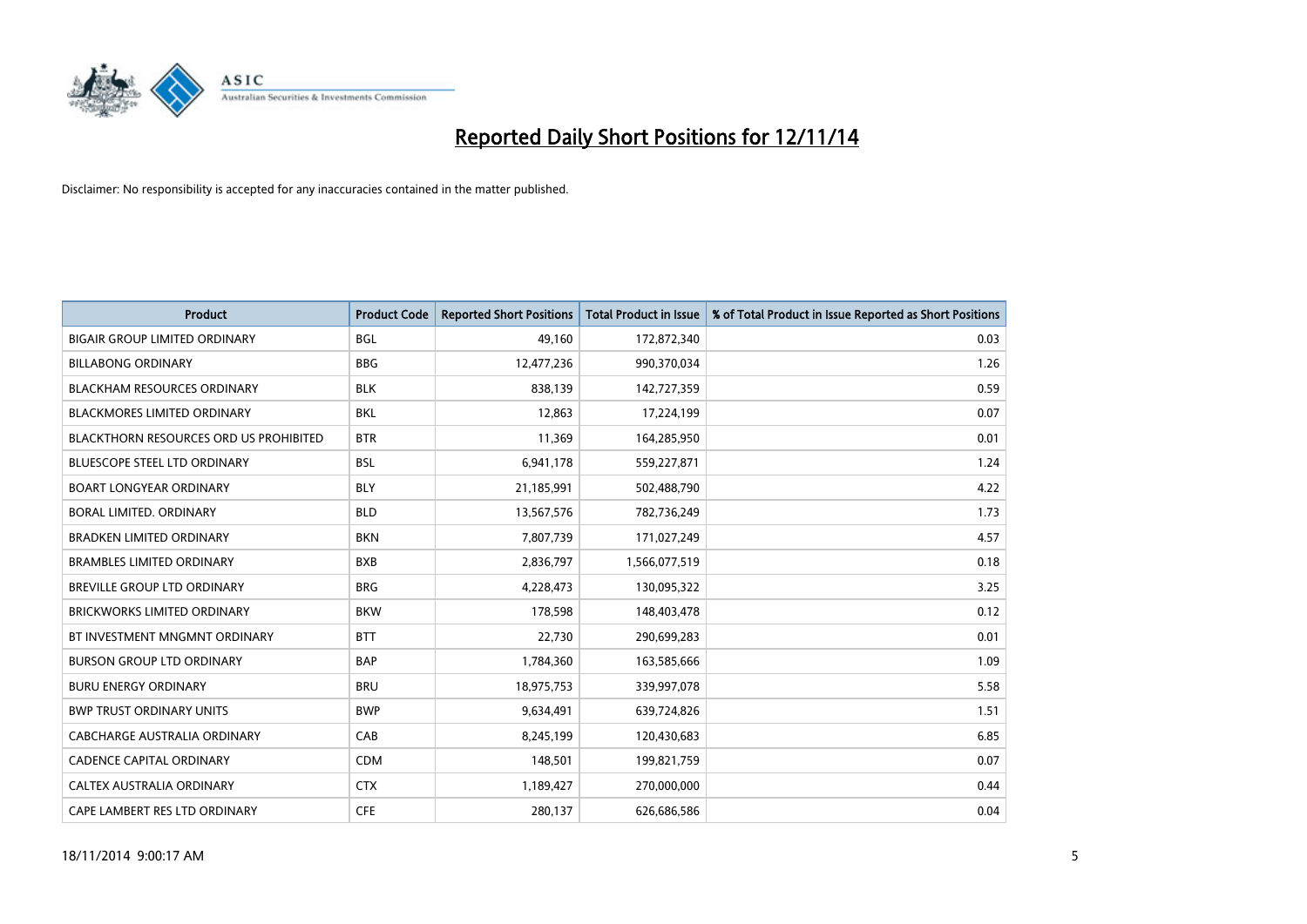

| <b>Product</b>                          | <b>Product Code</b> | <b>Reported Short Positions</b> | <b>Total Product in Issue</b> | % of Total Product in Issue Reported as Short Positions |
|-----------------------------------------|---------------------|---------------------------------|-------------------------------|---------------------------------------------------------|
| <b>CAPITOL HEALTH ORDINARY</b>          | CAJ                 | 490,881                         | 431,517,271                   | 0.11                                                    |
| CARDNO LIMITED ORDINARY                 | CDD                 | 8,567,645                       | 164,112,901                   | 5.22                                                    |
| CARNARVON PETROLEUM ORDINARY            | <b>CVN</b>          | 2,566,093                       | 987,285,022                   | 0.26                                                    |
| CARSALES.COM LTD ORDINARY               | <b>CRZ</b>          | 14,574,615                      | 238,836,279                   | 6.10                                                    |
| <b>CASH CONVERTERS ORDINARY</b>         | CCV                 | 7,397,670                       | 431,476,525                   | 1.71                                                    |
| CEDAR WOODS PROP. ORDINARY              | <b>CWP</b>          | 115,273                         | 78,336,371                    | 0.15                                                    |
| CENTRAL PETROLEUM ORDINARY              | <b>CTP</b>          | 376,858                         | 368,718,957                   | 0.10                                                    |
| CFS RETAIL TRUST GRP STAPLED SECURITIES | <b>CFX</b>          | 5,190,199                       | 3,050,355,727                 | 0.17                                                    |
| <b>CHALLENGER LIMITED ORDINARY</b>      | <b>CGF</b>          | 550,028                         | 569,725,821                   | 0.10                                                    |
| CHARTER HALL GROUP STAPLED US PROHIBIT. | <b>CHC</b>          | 385,648                         | 355,015,480                   | 0.11                                                    |
| <b>CHARTER HALL RETAIL UNITS</b>        | <b>CQR</b>          | 15,077,399                      | 372,893,153                   | 4.04                                                    |
| <b>CHORUS LIMITED ORDINARY</b>          | <b>CNU</b>          | 104,386                         | 396,369,767                   | 0.03                                                    |
| CLEARVIEW WEALTH LTD ORDINARY           | <b>CVW</b>          | 10,001                          | 578,453,260                   | 0.00                                                    |
| CLINUVEL PHARMACEUT, ORDINARY           | <b>CUV</b>          | 30,228                          | 42,466,435                    | 0.07                                                    |
| COAL OF AFRICA LTD ORDINARY             | <b>CZA</b>          | 426                             | 1,048,368,613                 | 0.00                                                    |
| COALSPUR MINES LTD ORDINARY             | <b>CPL</b>          | 586,921                         | 641,544,455                   | 0.09                                                    |
| COCA-COLA AMATIL ORDINARY               | <b>CCL</b>          | 27,061,959                      | 763,590,249                   | 3.54                                                    |
| COCHLEAR LIMITED ORDINARY               | <b>COH</b>          | 6,108,497                       | 57,081,775                    | 10.70                                                   |
| <b>COCKATOO COAL ORDINARY</b>           | <b>COK</b>          | 167,987                         | 4,560,196,928                 | 0.00                                                    |
| <b>CODAN LIMITED ORDINARY</b>           | <b>CDA</b>          | 279,276                         | 176,969,924                   | 0.16                                                    |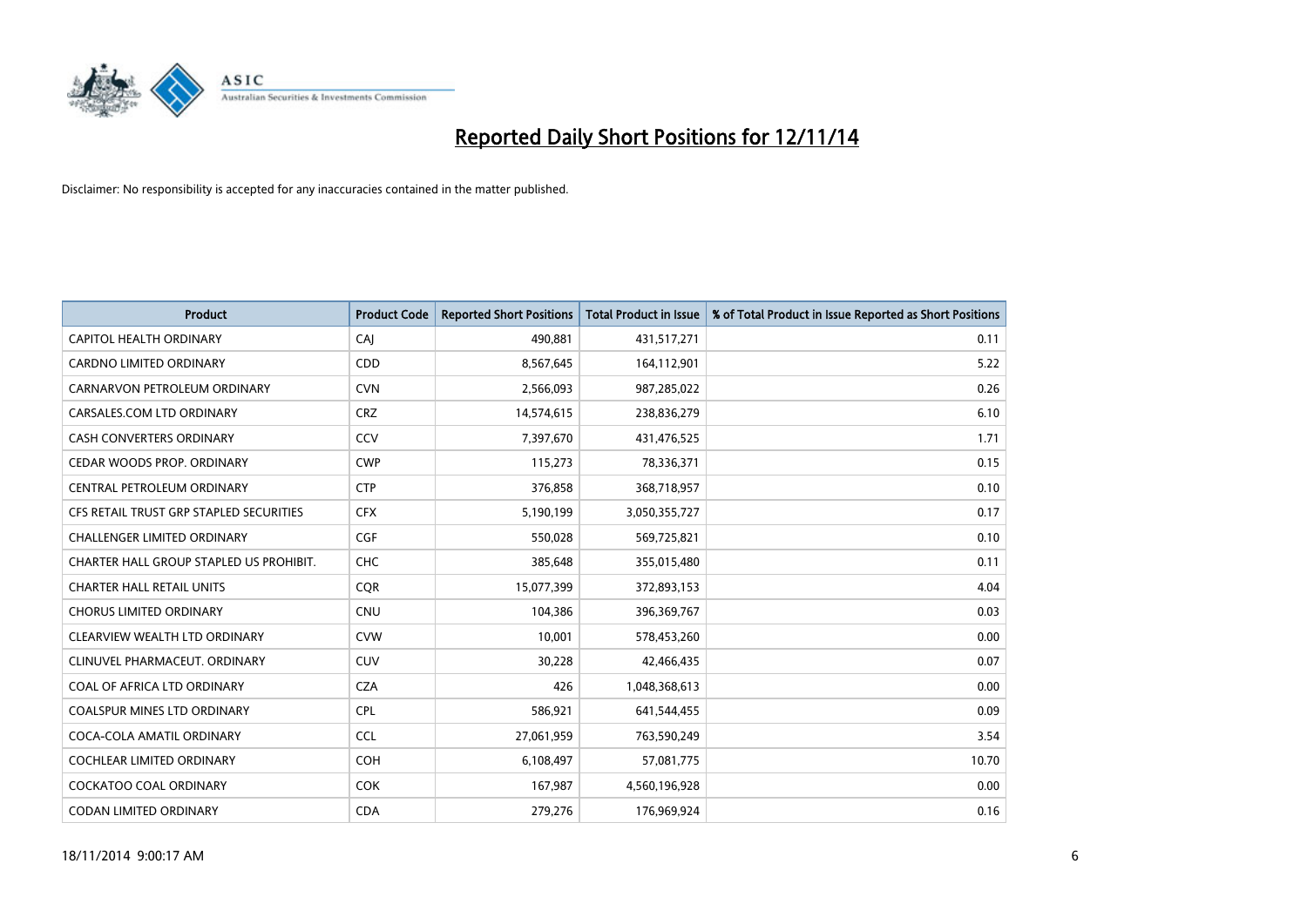

| Product                                 | <b>Product Code</b> | <b>Reported Short Positions</b> | <b>Total Product in Issue</b> | % of Total Product in Issue Reported as Short Positions |
|-----------------------------------------|---------------------|---------------------------------|-------------------------------|---------------------------------------------------------|
| <b>COFFEY INTERNATIONAL ORDINARY</b>    | COF                 | 6,077                           | 255,833,165                   | 0.00                                                    |
| <b>COKAL LTD ORDINARY</b>               | <b>CKA</b>          | 6,820                           | 471,487,926                   | 0.00                                                    |
| <b>COLLECTION HOUSE ORDINARY</b>        | <b>CLH</b>          | 3,627,518                       | 130,443,227                   | 2.78                                                    |
| <b>COLLINS FOODS LTD ORDINARY</b>       | <b>CKF</b>          | 100,000                         | 93,000,003                    | 0.11                                                    |
| COMMONWEALTH BANK, ORDINARY             | <b>CBA</b>          | 18,588,933                      | 1,621,319,194                 | 1.15                                                    |
| <b>COMPASS RESOURCES ORDINARY</b>       | <b>CMR</b>          | 7,472                           | 1,403,744,100                 | 0.00                                                    |
| <b>COMPUTERSHARE LTD ORDINARY</b>       | <b>CPU</b>          | 5,337,747                       | 556,203,079                   | 0.96                                                    |
| <b>COOPER ENERGY LTD ORDINARY</b>       | <b>COE</b>          | 157,672                         | 329,235,509                   | 0.05                                                    |
| <b>CORP TRAVEL LIMITED ORDINARY</b>     | <b>CTD</b>          | 218,661                         | 90,517,621                    | 0.24                                                    |
| <b>COVER-MORE GRP LTD ORDINARY</b>      | <b>CVO</b>          | 5,091,077                       | 317,750,000                   | 1.60                                                    |
| <b>CREDIT CORP GROUP ORDINARY</b>       | <b>CCP</b>          | 506,795                         | 46,296,407                    | 1.09                                                    |
| <b>CROMWELL PROP STAPLED SECURITIES</b> | <b>CMW</b>          | 4,679,582                       | 1,733,132,163                 | 0.27                                                    |
| <b>CROWE HORWATH AUS ORDINARY</b>       | <b>CRH</b>          | 1,548,403                       | 273,005,429                   | 0.57                                                    |
| <b>CROWN RESORTS LTD ORDINARY</b>       | <b>CWN</b>          | 9,439,188                       | 728,394,185                   | 1.30                                                    |
| <b>CSG LIMITED ORDINARY</b>             | CSV                 | 172,890                         | 279,648,511                   | 0.06                                                    |
| <b>CSL LIMITED ORDINARY</b>             | <b>CSL</b>          | 1,443,998                       | 475,265,536                   | 0.30                                                    |
| <b>CSR LIMITED ORDINARY</b>             | <b>CSR</b>          | 13,938,956                      | 506,000,315                   | 2.75                                                    |
| <b>CUDECO LIMITED ORDINARY</b>          | <b>CDU</b>          | 9,879,165                       | 235,425,143                   | 4.20                                                    |
| DATA#3 LIMITED ORDINARY                 | <b>DTL</b>          | 41,759                          | 153,974,950                   | 0.03                                                    |
| DECMIL GROUP LIMITED ORDINARY           | <b>DCG</b>          | 1,838,707                       | 168,657,794                   | 1.09                                                    |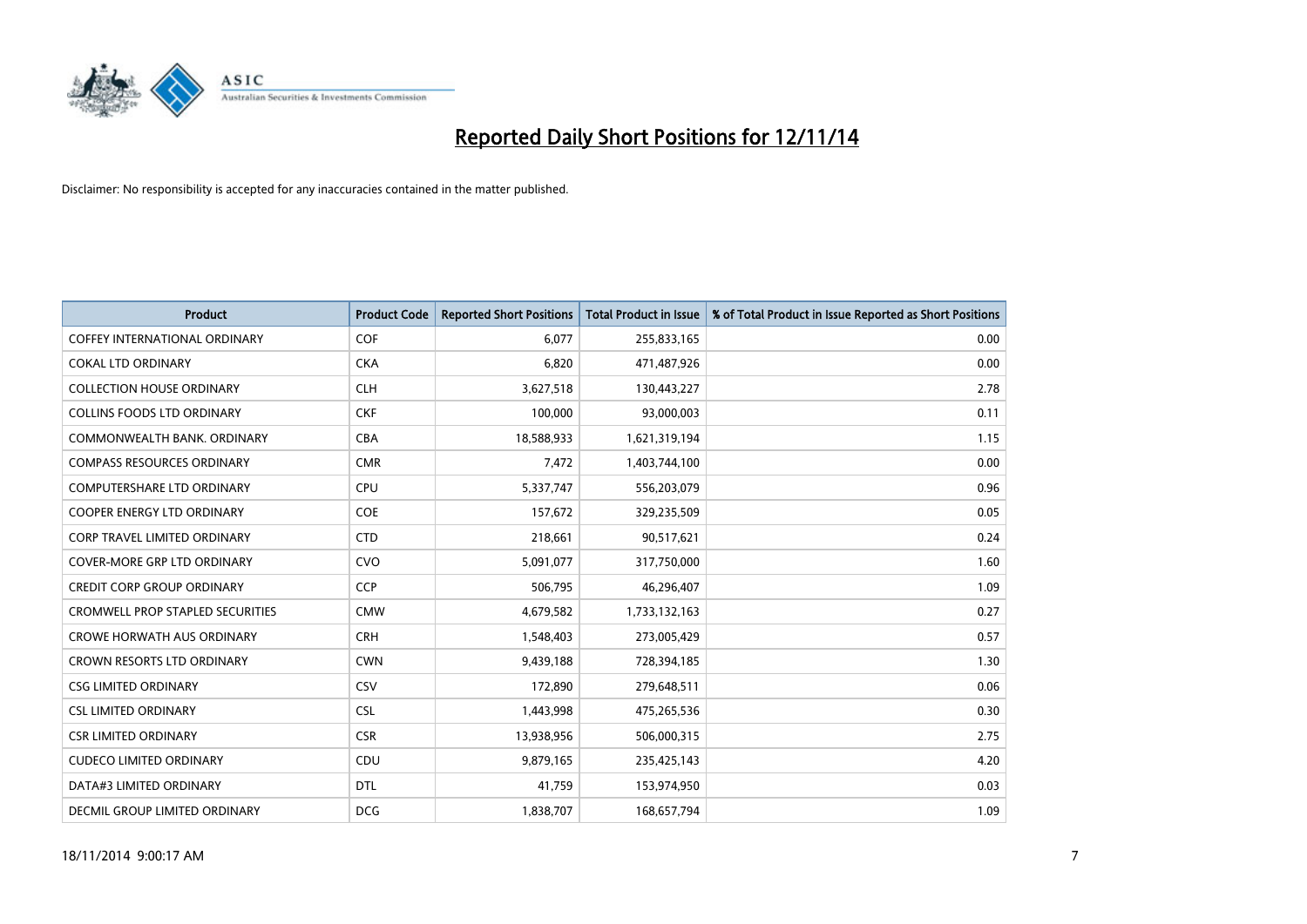

| <b>Product</b>                            | <b>Product Code</b> | <b>Reported Short Positions</b> | <b>Total Product in Issue</b> | % of Total Product in Issue Reported as Short Positions |
|-------------------------------------------|---------------------|---------------------------------|-------------------------------|---------------------------------------------------------|
| DEEP YELLOW LIMITED ORDINARY              | <b>DYL</b>          | 1,002                           | 1,891,196,227                 | 0.00                                                    |
| DEVINE LIMITED ORDINARY                   | <b>DVN</b>          | 2,047                           | 158,730,556                   | 0.00                                                    |
| DEXUS PROPERTY GROUP STAPLED UNIT DEF SET | <b>DXSDA</b>        | 1,803,414                       | 905,518,469                   | 0.20                                                    |
| DEXUS PROPERTY GROUP STAPLED UNITS        | <b>DXS</b>          | 700,944                         | 5,433,110,810                 | 0.01                                                    |
| DICK SMITH HLDGS ORDINARY                 | <b>DSH</b>          | 17,308,658                      | 236,511,364                   | 7.32                                                    |
| DISCOVERY METALS LTD ORDINARY             | <b>DML</b>          | 1,247,631                       | 644,039,581                   | 0.19                                                    |
| DIVERSIFIED UNITED ORDINARY               | <b>DUI</b>          | 10.843                          | 171,516,421                   | 0.01                                                    |
| DOMINO PIZZA ENTERPR ORDINARY             | <b>DMP</b>          | 1,042,535                       | 86,160,773                    | 1.21                                                    |
| DONACO INTERNATIONAL ORDINARY             | <b>DNA</b>          | 6,342,353                       | 461,278,352                   | 1.37                                                    |
| DORAY MINERALS LTD ORDINARY               | <b>DRM</b>          | 167,557                         | 165,834,256                   | 0.10                                                    |
| DOWNER EDI LIMITED ORDINARY               | <b>DOW</b>          | 22,560,126                      | 435,399,975                   | 5.18                                                    |
| DRILLSEARCH ENERGY ORDINARY               | <b>DLS</b>          | 14,486,315                      | 461,101,450                   | 3.14                                                    |
| DUET GROUP STAPLED US PROHIBIT.           | <b>DUE</b>          | 9,257,358                       | 1,327,719,444                 | 0.70                                                    |
| DULUXGROUP LIMITED ORDINARY               | <b>DLX</b>          | 3,480,574                       | 383,503,942                   | 0.91                                                    |
| <b>DWS LTD ORDINARY</b>                   | <b>DWS</b>          | 121,259                         | 132,362,763                   | 0.09                                                    |
| ECHO ENTERTAINMENT ORDINARY               | EGP                 | 2,685,083                       | 825,672,730                   | 0.33                                                    |
| <b>ELDERS LIMITED ORDINARY</b>            | <b>ELD</b>          | 24,778,635                      | 837,232,507                   | 2.96                                                    |
| ELEMENTAL MINERALS ORDINARY               | <b>ELM</b>          | 94,536                          | 381,850,877                   | 0.02                                                    |
| <b>EMECO HOLDINGS ORDINARY</b>            | <b>EHL</b>          | 10,755,915                      | 599,675,707                   | 1.79                                                    |
| <b>ENERGY RESOURCES ORDINARY 'A'</b>      | <b>ERA</b>          | 11,532,589                      | 517,725,062                   | 2.23                                                    |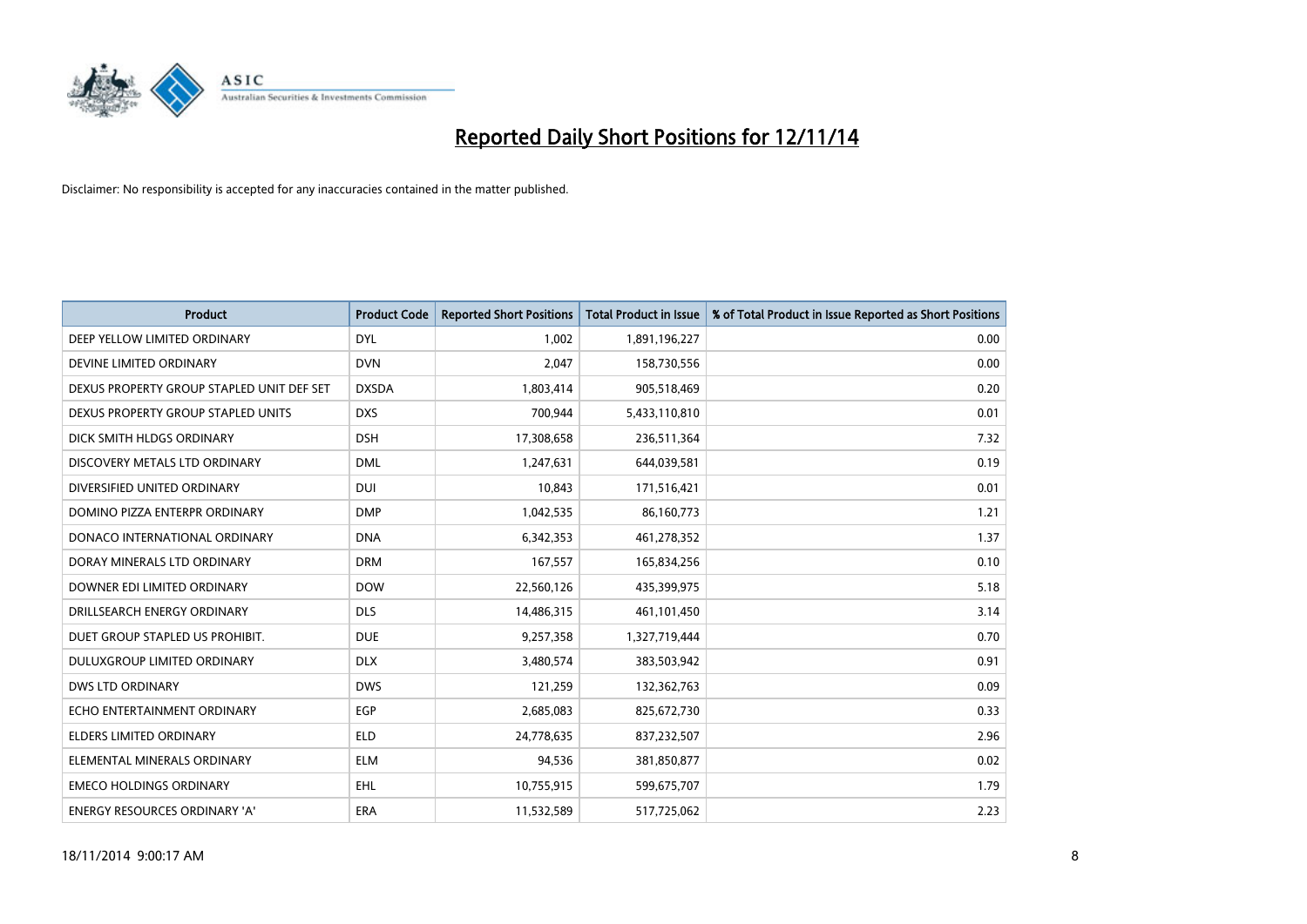

| <b>Product</b>                         | <b>Product Code</b> | <b>Reported Short Positions</b> | <b>Total Product in Issue</b> | % of Total Product in Issue Reported as Short Positions |
|----------------------------------------|---------------------|---------------------------------|-------------------------------|---------------------------------------------------------|
| <b>ENERGY WORLD CORPOR, ORDINARY</b>   | <b>EWC</b>          | 46,923,156                      | 1,734,166,672                 | 2.71                                                    |
| ENVESTRA LIMITED ORDINARY              | <b>ENV</b>          | 76,856                          | 1,796,808,474                 | 0.00                                                    |
| EQUATORIAL RES LTD ORDINARY            | EQX                 | 33                              | 122,185,353                   | 0.00                                                    |
| EQUITY TRUSTEES ORDINARY               | EQT                 | 25,475                          | 19,269,445                    | 0.13                                                    |
| ERM POWER LIMITED ORDINARY             | EPW                 | 660,633                         | 240,826,607                   | 0.27                                                    |
| EVOLUTION MINING LTD ORDINARY          | <b>EVN</b>          | 44,812,539                      | 714,921,647                   | 6.27                                                    |
| FAIRFAX MEDIA LTD ORDINARY             | <b>FXJ</b>          | 57,227,104                      | 2,351,955,725                 | 2.43                                                    |
| <b>FANTASTIC HOLDINGS ORDINARY</b>     | <b>FAN</b>          | 14,663                          | 103,257,398                   | 0.01                                                    |
| <b>FAR LTD ORDINARY</b>                | <b>FAR</b>          | 8,750,613                       | 3,126,808,427                 | 0.28                                                    |
| FEDERATION CNTRES ORD/UNIT STAPLED SEC | <b>FDC</b>          | 922,981                         | 1,427,641,565                 | 0.06                                                    |
| FEDERATION CNTRES STAPLED SEC. DEF SET | <b>FDCDA</b>        | 74,537                          | 1,427,641,565                 | 0.01                                                    |
| FISHER & PAYKEL H. ORDINARY            | <b>FPH</b>          | 19,917                          | 556,451,840                   | 0.00                                                    |
| FLEETWOOD CORP ORDINARY                | <b>FWD</b>          | 1,601,418                       | 60,679,412                    | 2.64                                                    |
| FLETCHER BUILDING ORDINARY             | <b>FBU</b>          | 1,314,362                       | 687,854,788                   | 0.19                                                    |
| FLEXIGROUP LIMITED ORDINARY            | <b>FXL</b>          | 4,961,878                       | 304,096,060                   | 1.63                                                    |
| FLIGHT CENTRE TRAVEL ORDINARY          | <b>FLT</b>          | 6,227,159                       | 100,712,408                   | 6.18                                                    |
| FLINDERS MINES LTD ORDINARY            | <b>FMS</b>          | 65,000                          | 2,400,995,602                 | 0.00                                                    |
| <b>FOCUS MINERALS LTD ORDINARY</b>     | <b>FML</b>          | 9,620,871                       | 9,137,375,877                 | 0.11                                                    |
| <b>FOLKESTONE EDU TRUST UNITS</b>      | <b>FET</b>          | 1,463,024                       | 205,992,922                   | 0.71                                                    |
| FONTERRA SHARE FUND ORDINARY UNITS     | <b>FSF</b>          | 100,083                         | 120,626,791                   | 0.08                                                    |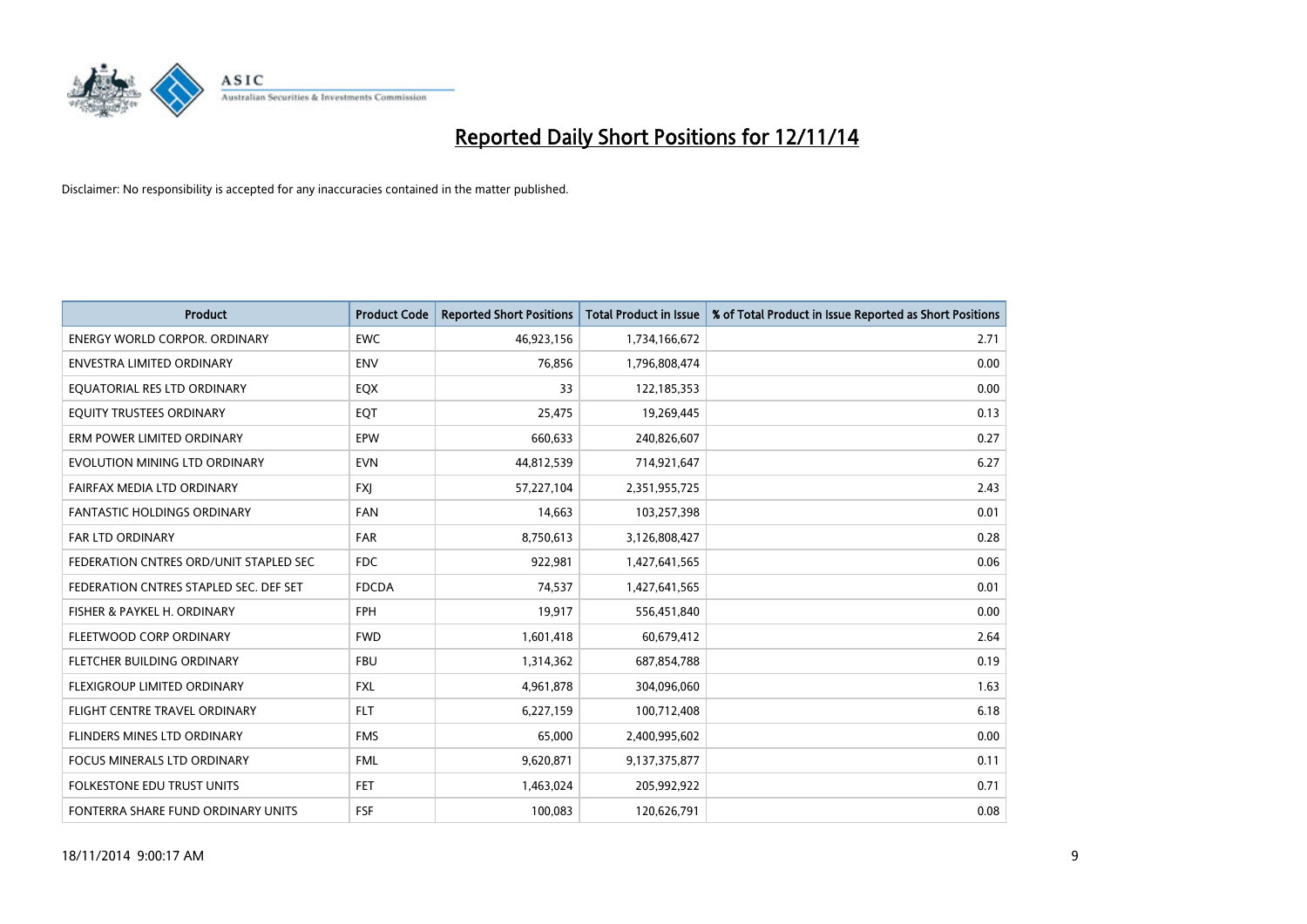

| <b>Product</b>                             | <b>Product Code</b> | <b>Reported Short Positions</b> | <b>Total Product in Issue</b> | % of Total Product in Issue Reported as Short Positions |
|--------------------------------------------|---------------------|---------------------------------|-------------------------------|---------------------------------------------------------|
| FORTESCUE METALS GRP ORDINARY              | <b>FMG</b>          | 280,867,707                     | 3,113,798,151                 | 9.02                                                    |
| FREEDOM FOOD LTD ORDINARY                  | <b>FNP</b>          | 18,921                          | 152,689,663                   | 0.01                                                    |
| <b>FUNTASTIC LIMITED ORDINARY</b>          | <b>FUN</b>          | 370,000                         | 669,869,723                   | 0.06                                                    |
| <b>G.U.D. HOLDINGS ORDINARY</b>            | GUD                 | 2,580,101                       | 70,939,492                    | 3.64                                                    |
| <b>G8 EDUCATION LIMITED ORDINARY</b>       | <b>GEM</b>          | 10,020,569                      | 353,691,630                   | 2.83                                                    |
| <b>GALAXY RESOURCES ORDINARY</b>           | GXY                 | 1,436,403                       | 1,064,496,654                 | 0.13                                                    |
| <b>GBST HOLDINGS., ORDINARY</b>            | <b>GBT</b>          | 12,261                          | 66,561,725                    | 0.02                                                    |
| <b>GDI PROPERTY GRP STAPLED SECURITIES</b> | <b>GDI</b>          | 418,094                         | 567,575,025                   | 0.07                                                    |
| <b>GENESIS ENERGY LTD ORDINARY</b>         | <b>GNE</b>          | 1,000                           | 1,000,000,000                 | 0.00                                                    |
| <b>GENTRACK GROUP LTD ORDINARY</b>         | <b>GTK</b>          | 2,975                           | 72,699,510                    | 0.00                                                    |
| <b>GENWORTH MORTGAGE ORDINARY</b>          | <b>GMA</b>          | 5,256,662                       | 650,000,000                   | 0.81                                                    |
| <b>GEODYNAMICS LIMITED ORDINARY</b>        | <b>GDY</b>          | 819                             | 435,880,130                   | 0.00                                                    |
| <b>GINDALBIE METALS LTD ORDINARY</b>       | <b>GBG</b>          | 34,501,672                      | 1,495,306,811                 | 2.31                                                    |
| <b>GOLD ROAD RES LTD ORDINARY</b>          | GOR                 | 1,301,334                       | 592,811,895                   | 0.22                                                    |
| <b>GOODMAN FIELDER, ORDINARY</b>           | <b>GFF</b>          | 4,197,564                       | 1,955,559,207                 | 0.21                                                    |
| <b>GOODMAN GROUP STAPLED</b>               | <b>GMG</b>          | 8,341,723                       | 1,745,460,061                 | 0.48                                                    |
| <b>GPT GROUP STAPLED SEC.</b>              | GPT                 | 7,251,649                       | 1,685,460,955                 | 0.43                                                    |
| <b>GRAINCORP LIMITED A CLASS ORDINARY</b>  | <b>GNC</b>          | 9,732,667                       | 228,855,628                   | 4.25                                                    |
| <b>GRANGE RESOURCES, ORDINARY</b>          | <b>GRR</b>          | 8,549,515                       | 1,157,097,869                 | 0.74                                                    |
| <b>GREENCROSS LIMITED ORDINARY</b>         | GXL                 | 2,485,097                       | 111,447,503                   | 2.23                                                    |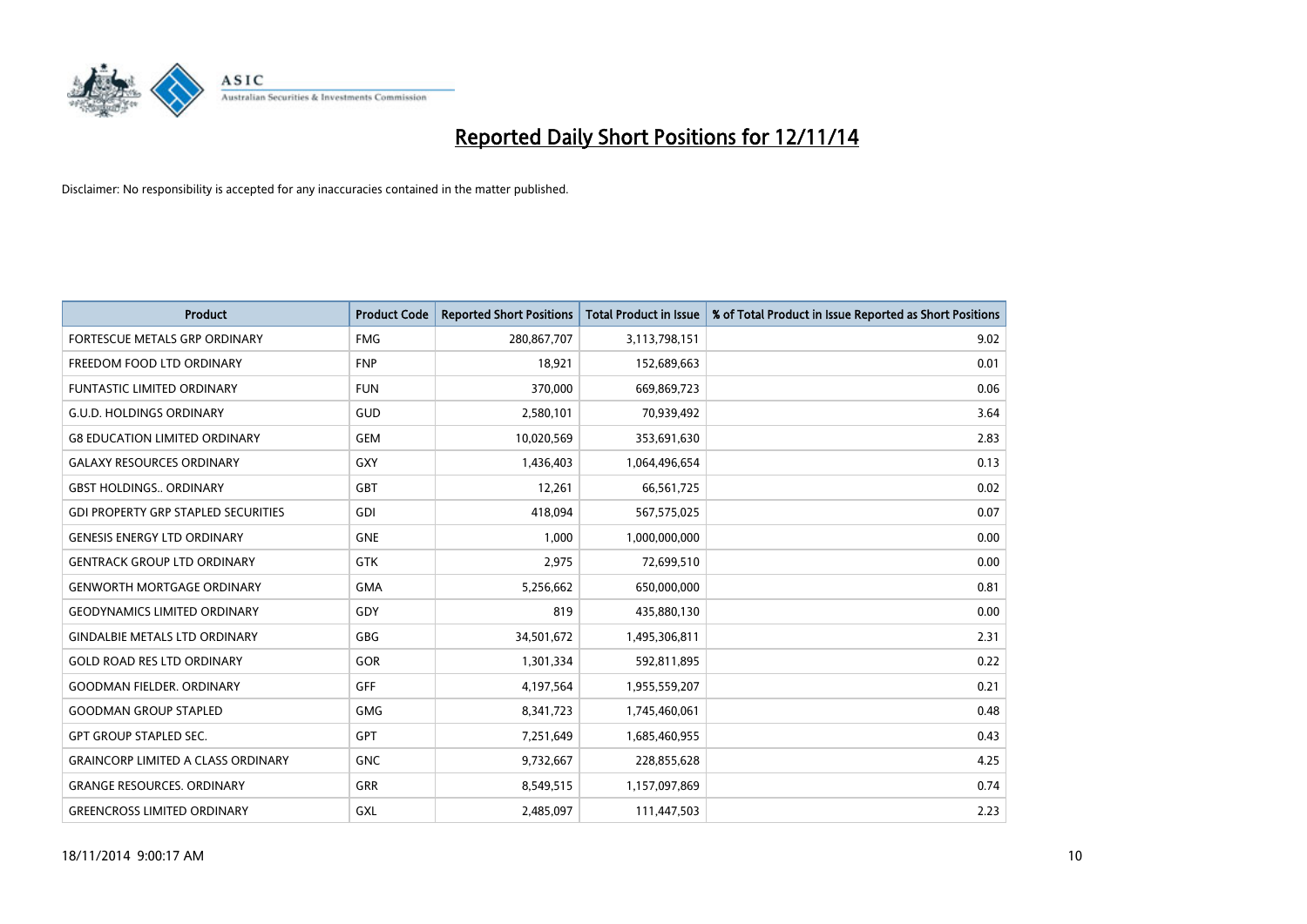

| <b>Product</b>                                   | <b>Product Code</b> | <b>Reported Short Positions</b> | <b>Total Product in Issue</b> | % of Total Product in Issue Reported as Short Positions |
|--------------------------------------------------|---------------------|---------------------------------|-------------------------------|---------------------------------------------------------|
| <b>GREENLAND MIN EN LTD ORDINARY</b>             | GGG                 | 464,177                         | 669,389,552                   | 0.07                                                    |
| <b>GREENLAND MIN EN LTD RIGHTS 26-JUN-14</b>     | GGGR                | 3,842                           | 88,685,050                    | 0.00                                                    |
| <b>GROWTHPOINT PROPERTY ORD/UNIT STAPLED SEC</b> | GOZ                 | 1,330,120                       | 554,562,240                   | 0.24                                                    |
| <b>GRYPHON MINERALS LTD ORDINARY</b>             | GRY                 | 2,364,218                       | 401,185,424                   | 0.59                                                    |
| <b>GUILDFORD COAL LTD ORDINARY</b>               | <b>GUF</b>          | 552,501                         | 845,205,594                   | 0.07                                                    |
| <b>GWA GROUP LTD ORDINARY</b>                    | <b>GWA</b>          | 13,440,321                      | 306,533,770                   | 4.38                                                    |
| HANSEN TECHNOLOGIES ORDINARY                     | <b>HSN</b>          | 8,061                           | 163,214,381                   | 0.00                                                    |
| HARVEY NORMAN ORDINARY                           | <b>HVN</b>          | 42,156,516                      | 1,062,316,784                 | 3.97                                                    |
| HEALTHSCOPE LIMITED. ORDINARY                    | <b>HSO</b>          | 2,470,157                       | 1,732,094,838                 | 0.14                                                    |
| <b>HENDERSON GROUP CDI 1:1</b>                   | <b>HGG</b>          | 6,599,452                       | 773,175,573                   | 0.85                                                    |
| HEA HOLDINGS LIMITED ORDINARY                    | <b>HFA</b>          | 3,809                           | 162,147,897                   | 0.00                                                    |
| HIGHLANDS PACIFIC ORDINARY                       | <b>HIG</b>          | 3,153                           | 918,694,336                   | 0.00                                                    |
| HILLGROVE RES LTD ORDINARY                       | <b>HGO</b>          | 96,258                          | 147,711,123                   | 0.07                                                    |
| <b>HILLS LTD ORDINARY</b>                        | <b>HIL</b>          | 1,059,355                       | 231,985,526                   | 0.46                                                    |
| HORIZON OIL LIMITED ORDINARY                     | <b>HZN</b>          | 30,892,710                      | 1,301,981,265                 | 2.37                                                    |
| HOTEL PROPERTY STAPLED                           | <b>HPI</b>          | 56,743                          | 146,105,439                   | 0.04                                                    |
| HUON AQUACULTURE GRP ORDINARY                    | <b>HUO</b>          | 855,261                         | 87,337,207                    | 0.98                                                    |
| <b>ICAR ASIA LTD ORDINARY</b>                    | ICQ                 | 548,516                         | 193,188,846                   | 0.28                                                    |
| <b>ICON ENERGY LIMITED ORDINARY</b>              | <b>ICN</b>          | 100,000                         | 615,774,351                   | 0.02                                                    |
| <b>IINET LIMITED ORDINARY</b>                    | <b>IIN</b>          | 7,683,738                       | 162,163,526                   | 4.74                                                    |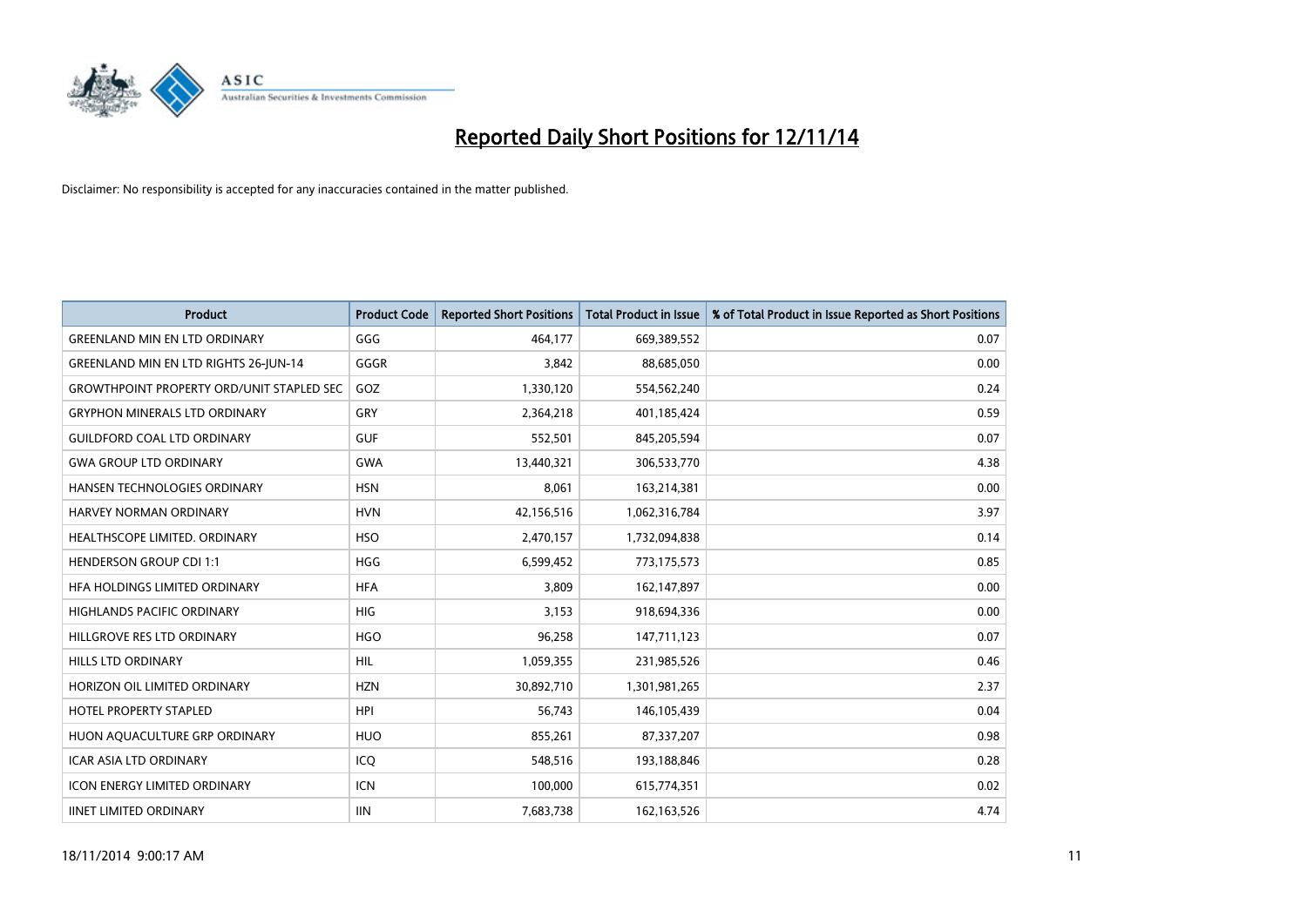

| <b>Product</b>                           | <b>Product Code</b> | <b>Reported Short Positions</b> | <b>Total Product in Issue</b> | % of Total Product in Issue Reported as Short Positions |
|------------------------------------------|---------------------|---------------------------------|-------------------------------|---------------------------------------------------------|
| <b>ILUKA RESOURCES ORDINARY</b>          | <b>ILU</b>          | 31,822,208                      | 418,700,517                   | 7.60                                                    |
| <b>IMDEX LIMITED ORDINARY</b>            | <b>IMD</b>          | 2,618,297                       | 216,203,136                   | 1.21                                                    |
| IMX RESOURCES LTD ORDINARY               | <b>IXR</b>          | $\mathbf{1}$                    | 507,497,146                   | 0.00                                                    |
| <b>INCITEC PIVOT ORDINARY</b>            | IPL                 | 38,494,372                      | 1,654,998,197                 | 2.33                                                    |
| <b>INDEPENDENCE GROUP ORDINARY</b>       | <b>IGO</b>          | 1,476,176                       | 234,256,573                   | 0.63                                                    |
| <b>INDOPHIL RESOURCES ORDINARY</b>       | <b>IRN</b>          | 5,512,219                       | 1,203,146,194                 | 0.46                                                    |
| <b>INDUSTRIA REIT STAPLED</b>            | <b>IDR</b>          | 301,248                         | 125,000,001                   | 0.24                                                    |
| <b>INFIGEN ENERGY STAPLED SECURITIES</b> | <b>IFN</b>          | 2,690,175                       | 767,887,581                   | 0.35                                                    |
| <b>INFOMEDIA LTD ORDINARY</b>            | <b>IFM</b>          | 1,258,040                       | 306,954,355                   | 0.41                                                    |
| INGENIA GROUP STAPLED SECURITIES         | <b>INA</b>          | 2,770,323                       | 878,851,911                   | 0.32                                                    |
| <b>INSURANCE AUSTRALIA ORDINARY</b>      | IAG                 | 16,213,985                      | 2,341,618,048                 | 0.69                                                    |
| <b>INTREPID MINES ORDINARY</b>           | IAU                 | 4,155,963                       | 557,654,880                   | 0.75                                                    |
| INVESTA OFFICE FUND STAPLED SECURITIES   | <b>IOF</b>          | 794,656                         | 614,047,458                   | 0.13                                                    |
| <b>INVOCARE LIMITED ORDINARY</b>         | <b>IVC</b>          | 4,604,741                       | 110,030,298                   | 4.18                                                    |
| <b>IOOF HOLDINGS LTD ORDINARY</b>        | IFL                 | 13,632,383                      | 300,133,752                   | 4.54                                                    |
| <b>IPROPERTY GROUP LTD ORDINARY</b>      | <b>IPP</b>          | 1,618,187                       | 181,703,204                   | 0.89                                                    |
| <b>IRESS LIMITED ORDINARY</b>            | <b>IRE</b>          | 5,513,565                       | 159,097,319                   | 3.47                                                    |
| <b>ISELECT LTD ORDINARY</b>              | <b>ISU</b>          | 801,033                         | 261,489,894                   | 0.31                                                    |
| <b>ISENTIA GROUP LTD ORDINARY</b>        | <b>ISD</b>          | 175,438                         | 200,000,001                   | 0.09                                                    |
| <b>ISENTRIC LTD. ORDINARY</b>            | ICU                 | 134,432                         | 76,746,962                    | 0.18                                                    |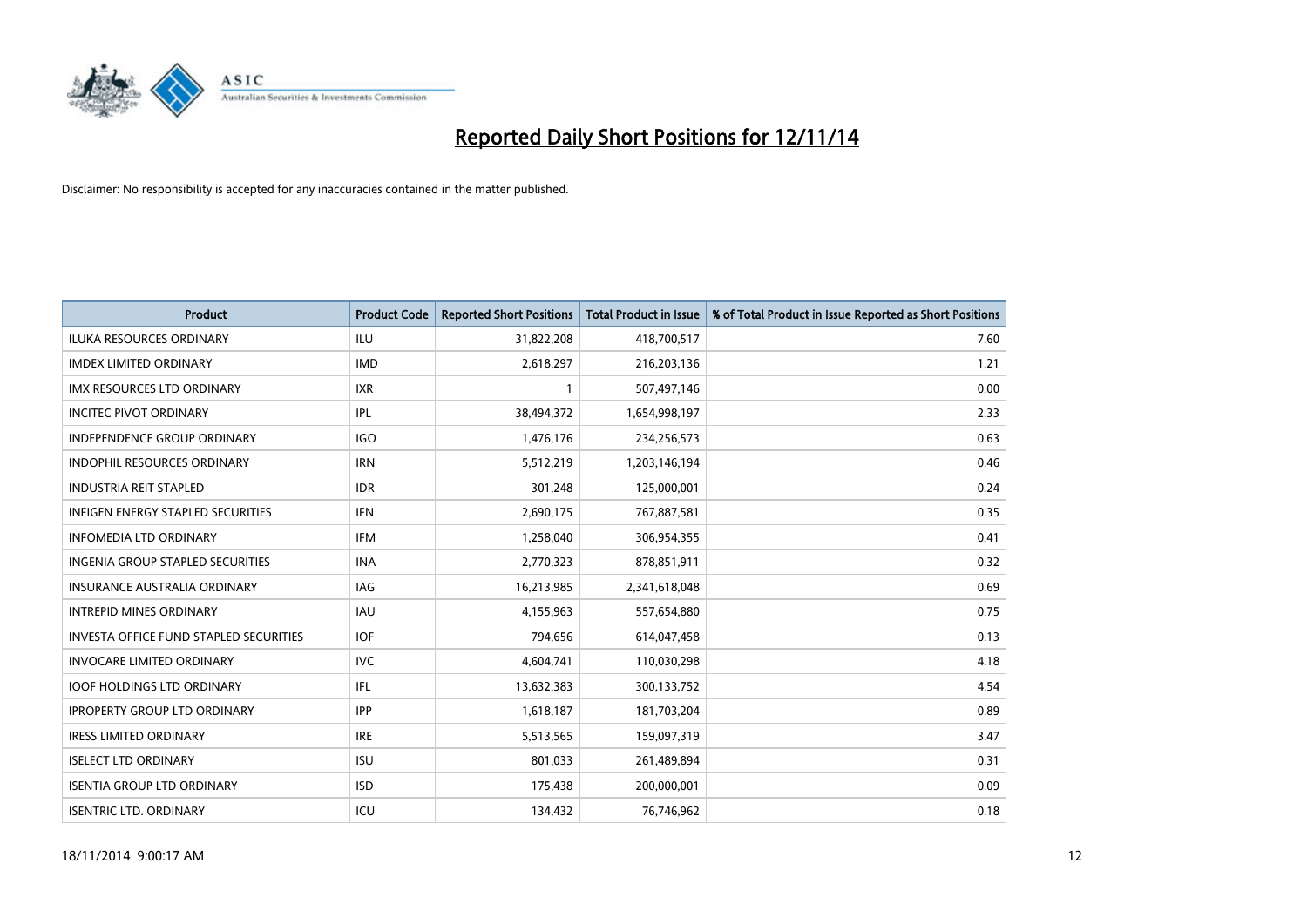

| <b>Product</b>                                  | <b>Product Code</b> | <b>Reported Short Positions</b> | <b>Total Product in Issue</b> | % of Total Product in Issue Reported as Short Positions |
|-------------------------------------------------|---------------------|---------------------------------|-------------------------------|---------------------------------------------------------|
| <b>JAMES HARDIE INDUST CHESS DEPOSITARY INT</b> | <b>IHX</b>          | 6,467,998                       | 444,933,946                   | 1.45                                                    |
| JAPARA HEALTHCARE LT ORDINARY                   | <b>IHC</b>          | 7,140,015                       | 263,046,592                   | 2.71                                                    |
| <b>IB HI-FI LIMITED ORDINARY</b>                | <b>IBH</b>          | 12,278,678                      | 98,947,309                    | 12.41                                                   |
| KAROON GAS AUSTRALIA ORDINARY                   | <b>KAR</b>          | 15,996,468                      | 250,085,718                   | 6.40                                                    |
| KATHMANDU HOLD LTD ORDINARY                     | <b>KMD</b>          | 4,070,029                       | 201,318,944                   | 2.02                                                    |
| <b>KBL MINING LIMITED ORDINARY</b>              | KBL                 | 1,820                           | 393,535,629                   | 0.00                                                    |
| KINGSGATE CONSOLID. ORDINARY                    | <b>KCN</b>          | 24,013,328                      | 223,584,937                   | 10.74                                                   |
| KINGSROSE MINING LTD ORDINARY                   | <b>KRM</b>          | 426,348                         | 358,611,493                   | 0.12                                                    |
| KOGI IRON LTD ORDINARY                          | <b>KFE</b>          | 2,361,553                       | 376,669,836                   | 0.63                                                    |
| LEIGHTON HOLDINGS ORDINARY                      | LEI                 | 5,587,012                       | 338,503,563                   | 1.65                                                    |
| LEND LEASE GROUP UNIT/ORD STAPLED               | <b>LLC</b>          | 1,812,505                       | 579,596,726                   | 0.31                                                    |
| LIQUEFIED NATURAL ORDINARY                      | LNG                 | 7,634,711                       | 461,923,201                   | 1.65                                                    |
| LONESTAR RESO LTD ORDINARY                      | <b>LNR</b>          | 392,817                         | 752,187,211                   | 0.05                                                    |
| LUCAPA DIAMOND LTD ORDINARY                     | <b>LOM</b>          | 26,082                          | 181,866,631                   | 0.01                                                    |
| LYNAS CORPORATION ORDINARY                      | <b>LYC</b>          | 91,906,551                      | 3,370,878,205                 | 2.73                                                    |
| <b>M2 GRP LTD ORDINARY</b>                      | <b>MTU</b>          | 3,581,101                       | 180,974,848                   | 1.98                                                    |
| <b>MACA LIMITED ORDINARY</b>                    | <b>MLD</b>          | 254,605                         | 232,676,373                   | 0.11                                                    |
| <b>MACMAHON HOLDINGS ORDINARY</b>               | <b>MAH</b>          | 380,895                         | 1,261,699,966                 | 0.03                                                    |
| MACO ATLAS ROADS GRP ORDINARY STAPLED           | <b>MOA</b>          | 7,545,388                       | 511,538,852                   | 1.48                                                    |
| MACQUARIE GROUP LTD ORDINARY                    | MQG                 | 1,247,874                       | 321,202,994                   | 0.39                                                    |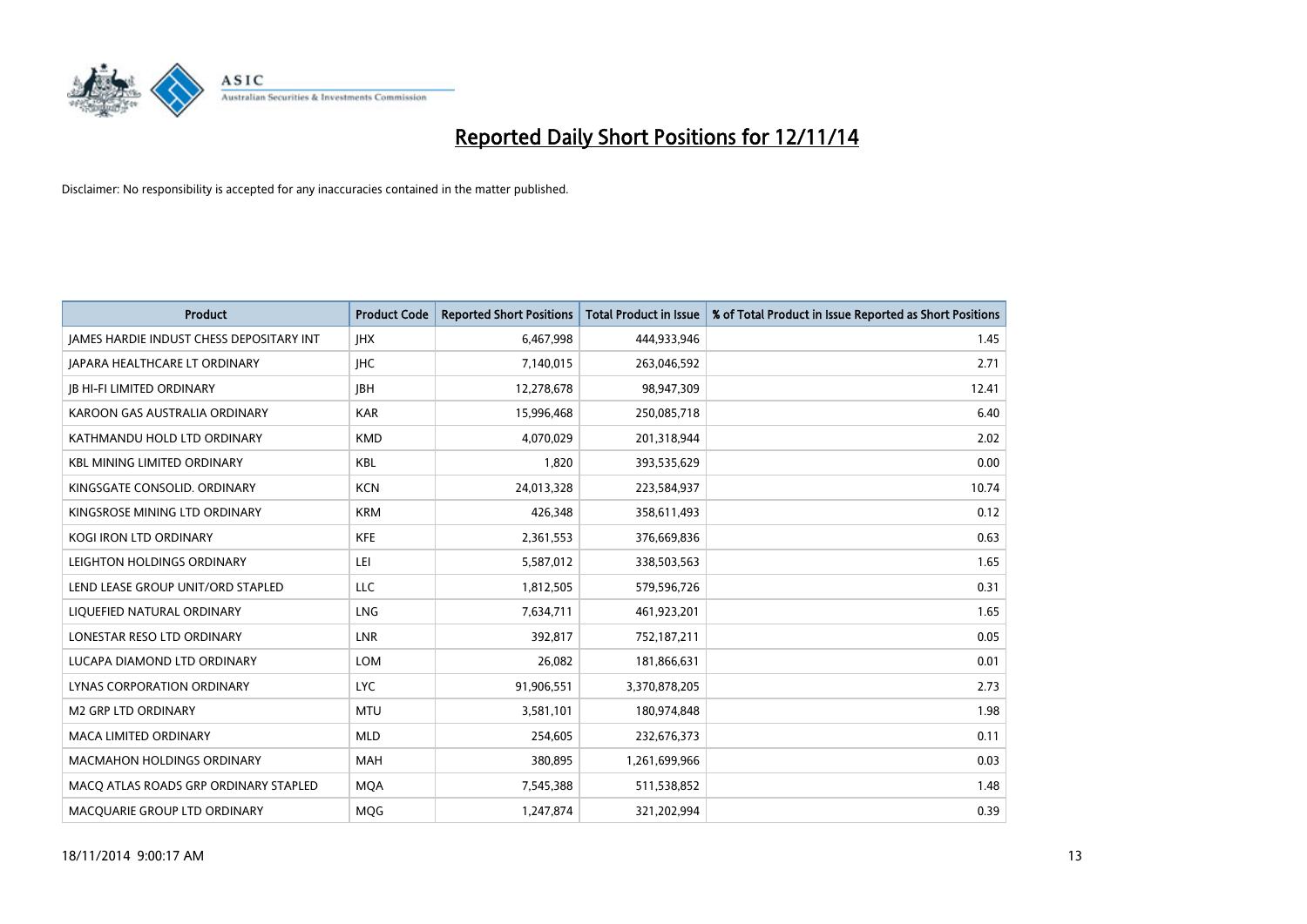

| <b>Product</b>                       | <b>Product Code</b> | <b>Reported Short Positions</b> | <b>Total Product in Issue</b> | % of Total Product in Issue Reported as Short Positions |
|--------------------------------------|---------------------|---------------------------------|-------------------------------|---------------------------------------------------------|
| MAGELLAN FIN GRP LTD ORDINARY        | <b>MFG</b>          | 3,549,910                       | 159,575,536                   | 2.22                                                    |
| <b>MANTRA GROUP LTD ORDINARY</b>     | <b>MTR</b>          | 3,924,957                       | 249,471,229                   | 1.57                                                    |
| <b>MATRIX C &amp; E LTD ORDINARY</b> | <b>MCE</b>          | 2,610,432                       | 94,555,428                    | 2.76                                                    |
| <b>MAVERICK DRILLING ORDINARY</b>    | <b>MAD</b>          | 2,994,879                       | 544,321,602                   | 0.55                                                    |
| <b>MAXITRANS INDUSTRIES ORDINARY</b> | <b>MXI</b>          | 14,089                          | 185,075,653                   | 0.01                                                    |
| MAYNE PHARMA LTD ORDINARY            | <b>MYX</b>          | 10,665,922                      | 587,948,337                   | 1.81                                                    |
| MCMILLAN SHAKESPEARE ORDINARY        | <b>MMS</b>          | 809,559                         | 77,525,801                    | 1.04                                                    |
| <b>MCPHERSON'S LTD ORDINARY</b>      | <b>MCP</b>          | 10,010                          | 95,434,645                    | 0.01                                                    |
| MEDUSA MINING LTD ORDINARY           | <b>MML</b>          | 16,342,497                      | 207,794,301                   | 7.86                                                    |
| MERIDIAN ENERGY INSTALMENT RECEIPTS  | <b>MEZCA</b>        | 200,000                         | 1,255,413,626                 | 0.02                                                    |
| <b>MERMAID MARINE ORDINARY</b>       | <b>MRM</b>          | 18,815,447                      | 368,666,221                   | 5.10                                                    |
| MESOBLAST LIMITED ORDINARY           | <b>MSB</b>          | 21,187,498                      | 321,696,029                   | 6.59                                                    |
| METALS X LIMITED ORDINARY            | <b>MLX</b>          | 2,907,474                       | 1,655,826,110                 | 0.18                                                    |
| METCASH LIMITED ORDINARY             | <b>MTS</b>          | 128,331,147                     | 903,309,574                   | 14.21                                                   |
| METMINCO LIMITED ORDINARY            | <b>MNC</b>          | 32,000                          | 1,822,614,860                 | 0.00                                                    |
| MIGHTY RIVER POWER ORDINARY          | <b>MYT</b>          | 3,285,133                       | 1,400,012,517                 | 0.23                                                    |
| MINCOR RESOURCES NL ORDINARY         | <b>MCR</b>          | 30,448                          | 188,208,274                   | 0.02                                                    |
| MINERAL DEPOSITS ORDINARY            | <b>MDL</b>          | 1,083,224                       | 103,676,341                   | 1.04                                                    |
| MINERAL RESOURCES, ORDINARY          | <b>MIN</b>          | 19,544,405                      | 187,270,274                   | 10.44                                                   |
| MINT WIRELESS ORDINARY               | <b>MNW</b>          | 8,358                           | 470,372,395                   | 0.00                                                    |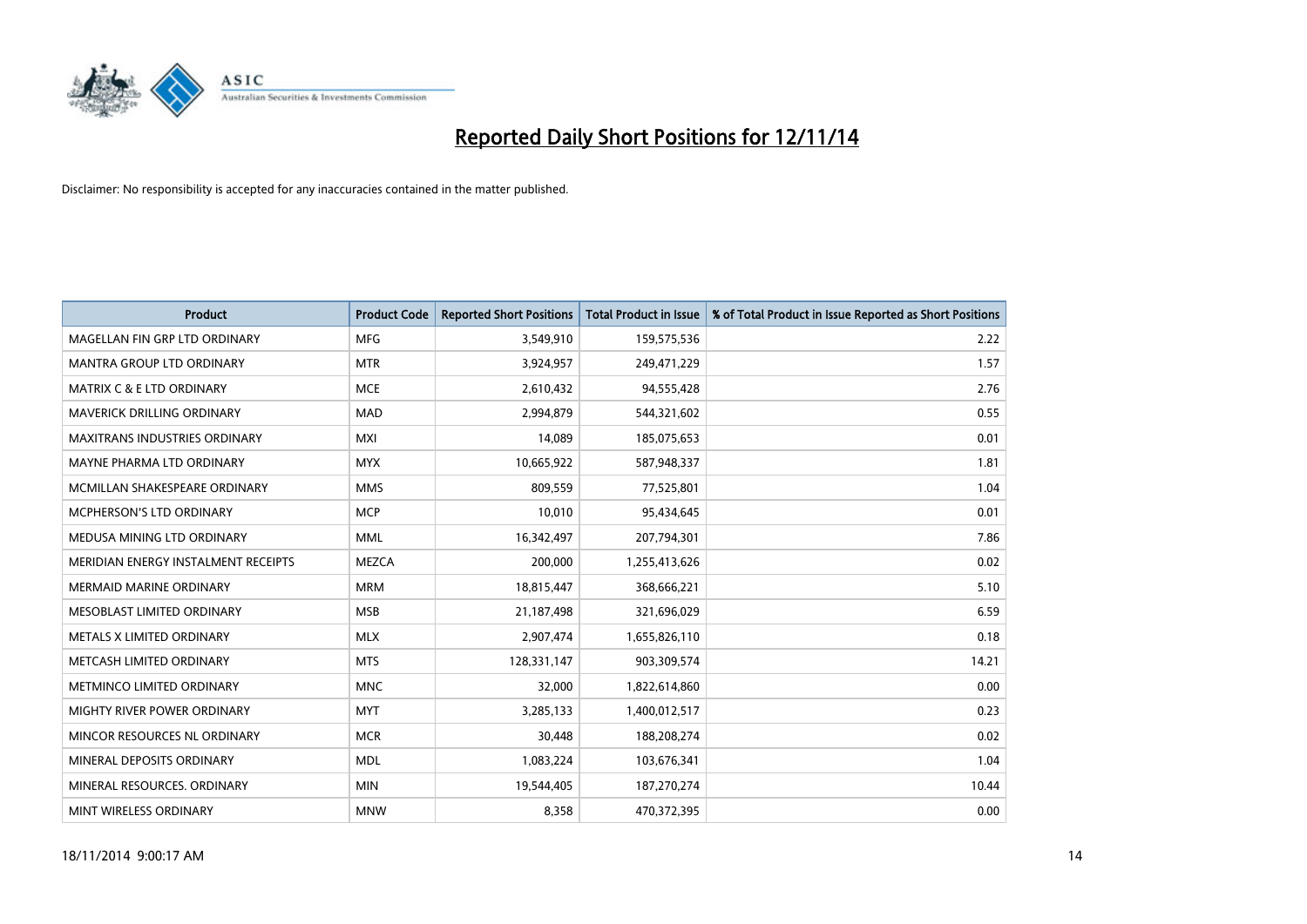

| <b>Product</b>                  | <b>Product Code</b> | <b>Reported Short Positions</b> | <b>Total Product in Issue</b> | % of Total Product in Issue Reported as Short Positions |
|---------------------------------|---------------------|---------------------------------|-------------------------------|---------------------------------------------------------|
| MIRABELA NICKEL LTD ORDINARY    | <b>MBN</b>          | 1,812,292                       | 929,710,216                   | 0.19                                                    |
| MIRVAC GROUP STAPLED SECURITIES | <b>MGR</b>          | 2,752,929                       | 3,697,197,370                 | 0.07                                                    |
| MOBILE EMBRACE LTD ORDINARY     | <b>MBE</b>          | 28,000                          | 376,510,098                   | 0.01                                                    |
| MOLOPO ENERGY LTD ORDINARY      | <b>MPO</b>          | 31,118                          | 248,705,730                   | 0.01                                                    |
| MONADELPHOUS GROUP ORDINARY     | <b>MND</b>          | 7,753,328                       | 92,998,380                    | 8.34                                                    |
| MONASH IVF GROUP LTD ORDINARY   | <b>MVF</b>          | 622,869                         | 231,081,089                   | 0.27                                                    |
| MORTGAGE CHOICE LTD ORDINARY    | MOC                 | 1,086                           | 124,216,248                   | 0.00                                                    |
| MOUNT GIBSON IRON ORDINARY      | <b>MGX</b>          | 41,905,843                      | 1,090,805,085                 | 3.84                                                    |
| MULTIPLEX SITES SITES           | <b>MXUPA</b>        | 2,479                           | 4,500,000                     | 0.06                                                    |
| MYER HOLDINGS LTD ORDINARY      | <b>MYR</b>          | 103,840,628                     | 585,689,551                   | 17.73                                                   |
| NANOSONICS LIMITED ORDINARY     | <b>NAN</b>          | 2,078,194                       | 264,332,826                   | 0.79                                                    |
| NATIONAL AUST. BANK ORDINARY    | <b>NAB</b>          | 33,786,534                      | 2,365,795,293                 | 1.43                                                    |
| NATIONAL STORAGE STAPLED        | <b>NSR</b>          | 903,477                         | 290,831,660                   | 0.31                                                    |
| NAVITAS LIMITED ORDINARY        | <b>NVT</b>          | 3,094,697                       | 376,037,813                   | 0.82                                                    |
| NEARMAP LTD ORDINARY            | <b>NEA</b>          | 1,338,853                       | 338,146,101                   | 0.40                                                    |
| NEON ENERGY LIMITED ORDINARY    | <b>NEN</b>          | 140,474                         | 553,037,848                   | 0.03                                                    |
| NEW HOPE CORPORATION ORDINARY   | <b>NHC</b>          | 1,567,330                       | 830,999,449                   | 0.19                                                    |
| NEW ZEALAND OIL& GAS ORDINARY   | <b>NZO</b>          | 258,755                         | 421,098,661                   | 0.06                                                    |
| NEWCREST MINING ORDINARY        | <b>NCM</b>          | 10,575,362                      | 766,510,971                   | 1.38                                                    |
| NEWS CORP A NON-VOTING CDI      | <b>NWSLV</b>        | 126,990                         | 2,897,304                     | 4.38                                                    |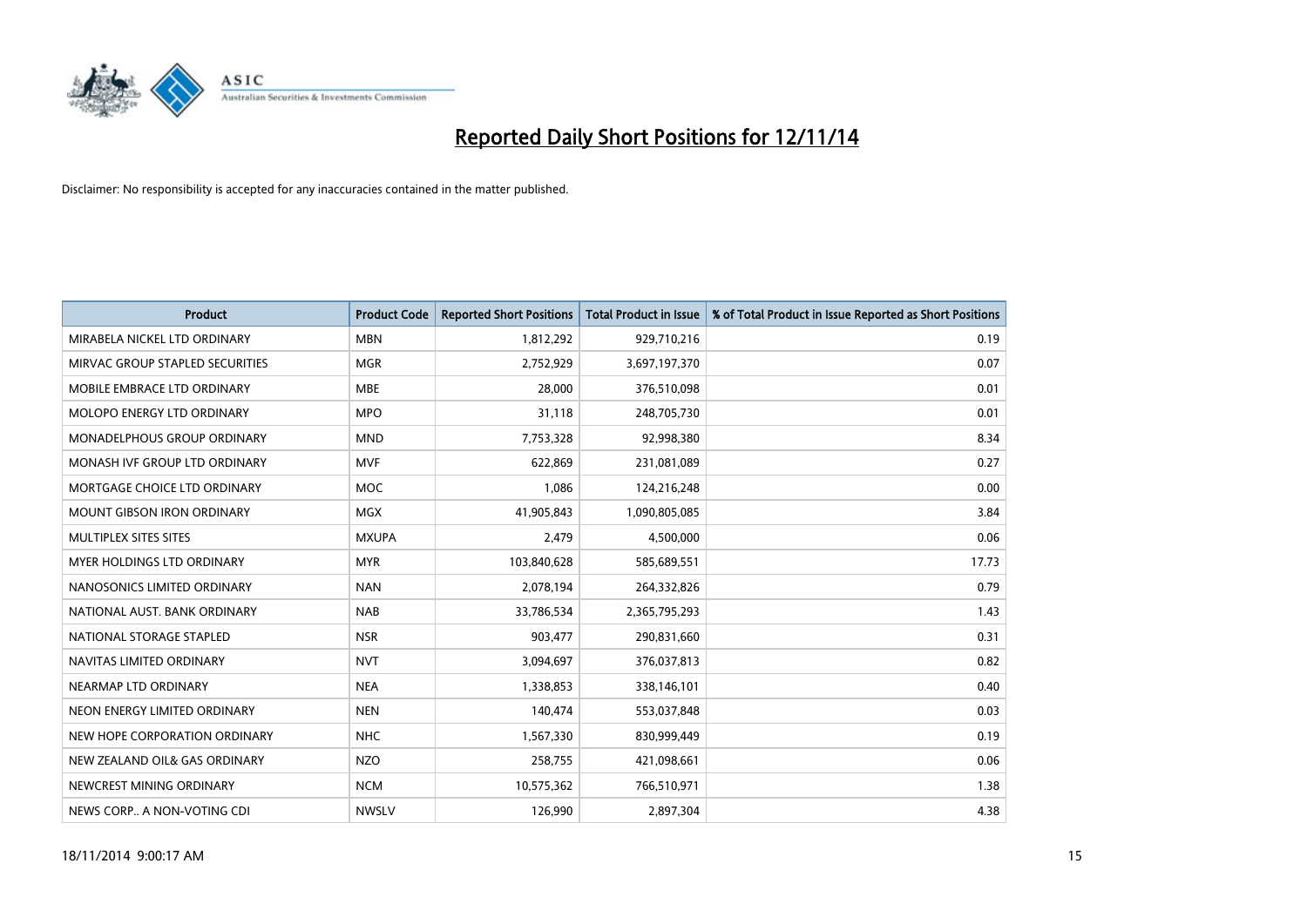

| <b>Product</b>                         | <b>Product Code</b> | <b>Reported Short Positions</b> | <b>Total Product in Issue</b> | % of Total Product in Issue Reported as Short Positions |
|----------------------------------------|---------------------|---------------------------------|-------------------------------|---------------------------------------------------------|
| NEWS CORP B VOTING CDI                 | <b>NWS</b>          | 2,330,670                       | 23,258,606                    | 10.02                                                   |
| NEWSAT LIMITED ORDINARY                | <b>NWT</b>          | 6,777,586                       | 643,199,841                   | 1.05                                                    |
| NEXTDC LIMITED ORDINARY                | <b>NXT</b>          | 19,090,930                      | 193,154,486                   | 9.88                                                    |
| NEXUS ENERGY LIMITED ORDINARY          | <b>NXS</b>          | 83,983                          | 1,330,219,459                 | 0.01                                                    |
| NIB HOLDINGS LIMITED ORDINARY          | <b>NHF</b>          | 2,630,567                       | 439,004,182                   | 0.60                                                    |
| NINE ENTERTAINMENT ORDINARY            | <b>NEC</b>          | 10,626,866                      | 940,295,023                   | 1.13                                                    |
| NOBLE MINERAL RES ORDINARY             | <b>NMG</b>          | 2,365,726                       | 666,397,952                   | 0.36                                                    |
| NORTHERN IRON LTD ORDINARY             | <b>NFE</b>          | 11,392                          | 484,405,314                   | 0.00                                                    |
| NORTHERN STAR ORDINARY                 | <b>NST</b>          | 14,741,362                      | 592,256,718                   | 2.49                                                    |
| NOVION PROPERTY GRP STAPLED SECURITIES | <b>NVN</b>          | 12,726,214                      | 3,050,355,727                 | 0.42                                                    |
| NRW HOLDINGS LIMITED ORDINARY          | <b>NWH</b>          | 9,831,600                       | 278,888,011                   | 3.53                                                    |
| NUFARM LIMITED ORDINARY                | <b>NUF</b>          | 10,789,244                      | 264, 367, 746                 | 4.08                                                    |
| NUPLEX INDUSTRIES ORDINARY             | <b>NPX</b>          | 1,000                           | 198,125,827                   | 0.00                                                    |
| OCEANAGOLD CORP. CHESS DEPOSITARY INT  | <b>OGC</b>          | 1,651,660                       | 301,520,186                   | 0.55                                                    |
| OIL SEARCH LTD ORDINARY                | OSH                 | 4,789,210                       | 1,522,692,587                 | 0.31                                                    |
| OM HOLDINGS LIMITED ORDINARY           | OMH                 | 58,082                          | 733,423,337                   | 0.01                                                    |
| ORBIS GOLD LTD ORDINARY                | OBS                 | 10,000                          | 249,886,056                   | 0.00                                                    |
| ORICA LIMITED ORDINARY                 | ORI                 | 18,146,003                      | 372,743,291                   | 4.87                                                    |
| ORIGIN ENERGY ORDINARY                 | <b>ORG</b>          | 7,869,971                       | 1,106,302,799                 | 0.71                                                    |
| OROCOBRE LIMITED ORDINARY              | <b>ORE</b>          | 2,709,997                       | 132,041,911                   | 2.05                                                    |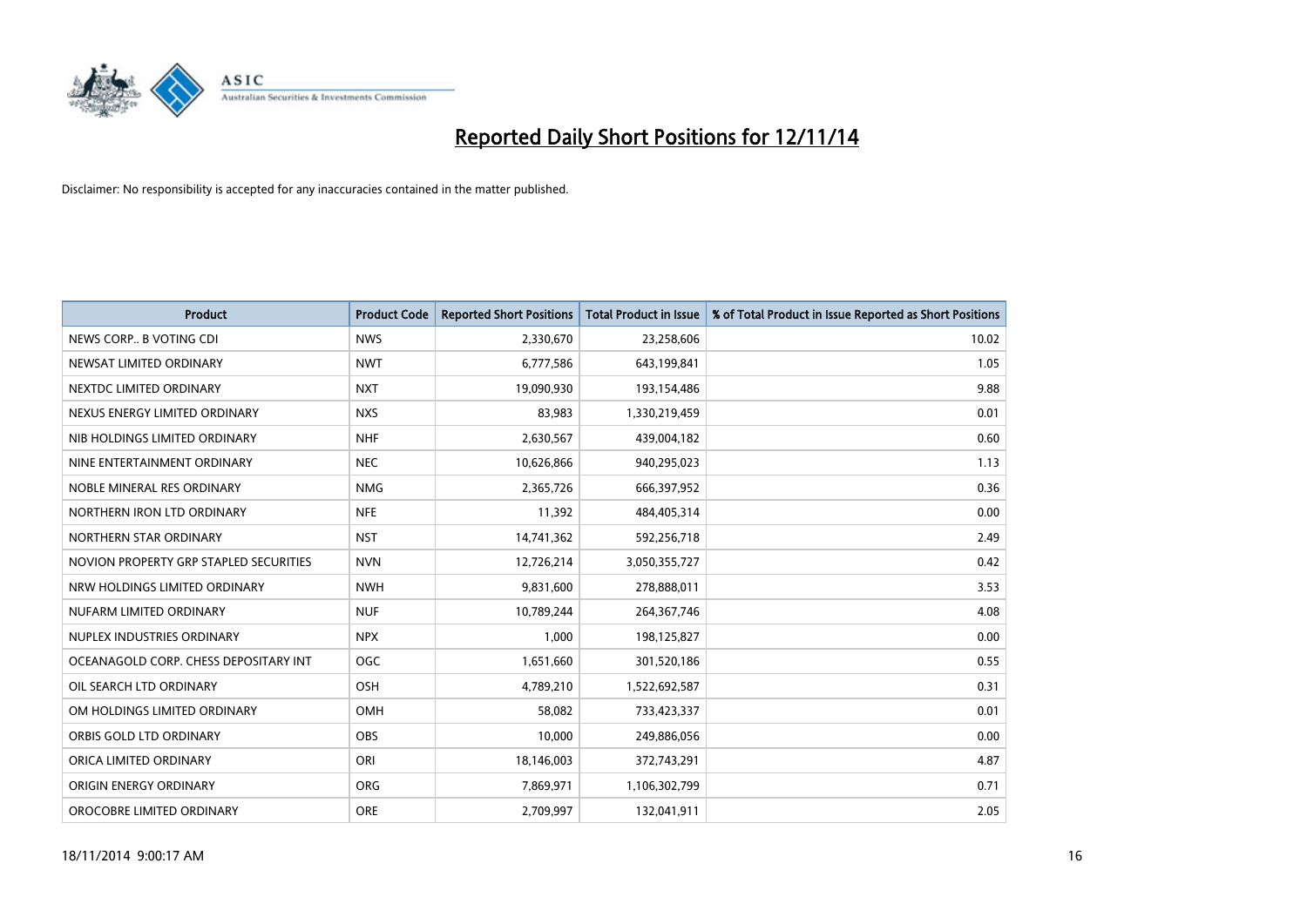

| <b>Product</b>                 | <b>Product Code</b> | <b>Reported Short Positions</b> | <b>Total Product in Issue</b> | % of Total Product in Issue Reported as Short Positions |
|--------------------------------|---------------------|---------------------------------|-------------------------------|---------------------------------------------------------|
| ORORA LIMITED ORDINARY         | <b>ORA</b>          | 7,246,874                       | 1,206,684,923                 | 0.60                                                    |
| OROTONGROUP LIMITED ORDINARY   | ORL                 | 252,422                         | 40,880,902                    | 0.62                                                    |
| OZ MINERALS ORDINARY           | <b>OZL</b>          | 15,679,784                      | 303,470,022                   | 5.17                                                    |
| OZFOREX GROUP LTD ORDINARY     | <b>OFX</b>          | 7,001,306                       | 240,000,000                   | 2.92                                                    |
| <b>PACIFIC BRANDS ORDINARY</b> | <b>PBG</b>          | 67,574,930                      | 917,226,291                   | 7.37                                                    |
| PACT GROUP HLDGS LTD ORDINARY  | <b>PGH</b>          | 2,765,996                       | 294,097,961                   | 0.94                                                    |
| PALADIN ENERGY LTD ORDINARY    | <b>PDN</b>          | 113,296,578                     | 964,894,574                   | 11.74                                                   |
| PANAUST LIMITED ORDINARY       | <b>PNA</b>          | 28,945                          | 636,599,496                   | 0.00                                                    |
| PANORAMIC RESOURCES ORDINARY   | PAN                 | 219,662                         | 322,275,824                   | 0.07                                                    |
| PANTERRA GOLD LTD ORDINARY     | PGI                 | $\mathbf{1}$                    | 822,241,166                   | 0.00                                                    |
| PAPERLINX LIMITED ORDINARY     | <b>PPX</b>          | 44,691                          | 665,181,261                   | 0.01                                                    |
| PAPILLON RES LTD ORDINARY      | <b>PIR</b>          | 17,561                          | 356,976,210                   | 0.00                                                    |
| PATTIES FOODS LTD ORDINARY     | PFL                 | 9,001                           | 139,144,338                   | 0.01                                                    |
| PEET LIMITED ORDINARY          | <b>PPC</b>          | 52,774                          | 438,587,714                   | 0.01                                                    |
| PERPETUAL LIMITED ORDINARY     | <b>PPT</b>          | 1,101,572                       | 46,574,426                    | 2.37                                                    |
| PERSEUS MINING LTD ORDINARY    | PRU                 | 22,553,843                      | 526,656,401                   | 4.28                                                    |
| PHARMAXIS LTD ORDINARY         | <b>PXS</b>          | 501,000                         | 310,120,349                   | 0.16                                                    |
| PHOSPHAGENICS LTD. ORDINARY    | POH                 | 43,750                          | 1,261,965,957                 | 0.00                                                    |
| PLATINUM ASSET ORDINARY        | <b>PTM</b>          | 2,590,271                       | 580,841,982                   | 0.45                                                    |
| PLATINUM AUSTRALIA ORDINARY    | PLA                 | 836,127                         | 504,968,043                   | 0.17                                                    |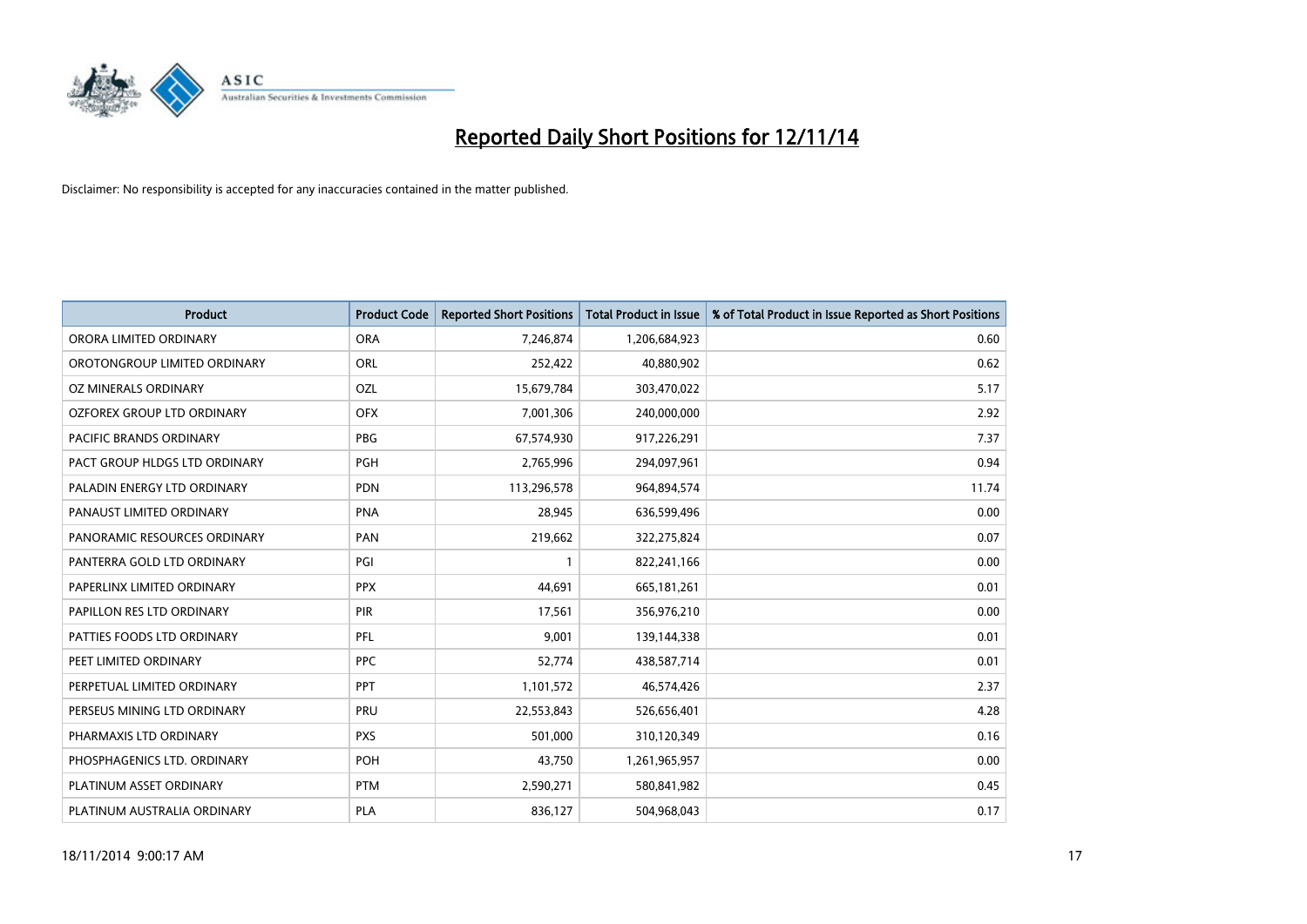

| <b>Product</b>                      | <b>Product Code</b> | <b>Reported Short Positions</b> | <b>Total Product in Issue</b> | % of Total Product in Issue Reported as Short Positions |
|-------------------------------------|---------------------|---------------------------------|-------------------------------|---------------------------------------------------------|
| <b>PMP LIMITED ORDINARY</b>         | <b>PMP</b>          | 27,581                          | 323,781,124                   | 0.01                                                    |
| POSEIDON NICK LTD ORDINARY          | <b>POS</b>          | 1,358,000                       | 601,024,910                   | 0.23                                                    |
| PRANA BIOTECHNOLOGY ORDINARY        | PBT                 | 2,809,083                       | 488,936,960                   | 0.57                                                    |
| PREMIER INVESTMENTS ORDINARY        | <b>PMV</b>          | 232,932                         | 155,900,075                   | 0.15                                                    |
| PRIMARY HEALTH CARE ORDINARY        | <b>PRY</b>          | 25,552,125                      | 512,130,550                   | 4.99                                                    |
| PRIME MEDIA GRP LTD ORDINARY        | PRT                 | 1,464,774                       | 366,330,303                   | 0.40                                                    |
| PROGRAMMED ORDINARY                 | <b>PRG</b>          | 138,704                         | 118,651,911                   | 0.12                                                    |
| PURA VIDA ENERGY NL ORDINARY        | <b>PVD</b>          | 90,981                          | 130,130,698                   | 0.07                                                    |
| <b>QANTAS AIRWAYS ORDINARY</b>      | QAN                 | 28,839,295                      | 2,196,330,250                 | 1.31                                                    |
| OBE INSURANCE GROUP ORDINARY        | <b>OBE</b>          | 19,669,578                      | 1,364,945,301                 | 1.44                                                    |
| <b>QUBE HOLDINGS LTD ORDINARY</b>   | <b>QUB</b>          | 4,342,576                       | 1,054,428,076                 | 0.41                                                    |
| RAMELIUS RESOURCES ORDINARY         | <b>RMS</b>          | 1,500                           | 468,795,168                   | 0.00                                                    |
| RAMSAY HEALTH CARE ORDINARY         | <b>RHC</b>          | 504,721                         | 202,081,252                   | 0.25                                                    |
| <b>RCG CORPORATION LTD ORDINARY</b> | <b>RCG</b>          | 317,246                         | 263,808,625                   | 0.12                                                    |
| <b>RCR TOMLINSON ORDINARY</b>       | <b>RCR</b>          | 292,621                         | 139,000,806                   | 0.21                                                    |
| <b>REA GROUP ORDINARY</b>           | <b>REA</b>          | 1,838,166                       | 131,714,699                   | 1.40                                                    |
| RECALL HOLDINGS LTD ORDINARY        | <b>REC</b>          | 6,275,260                       | 313,149,677                   | 2.00                                                    |
| RECKON LIMITED ORDINARY             | <b>RKN</b>          | 1,376,787                       | 112,084,762                   | 1.23                                                    |
| <b>RED 5 LIMITED ORDINARY</b>       | <b>RED</b>          | 174,740                         | 759,451,008                   | 0.02                                                    |
| RED FORK ENERGY ORDINARY            | <b>RFE</b>          | 333,124                         | 501,051,719                   | 0.07                                                    |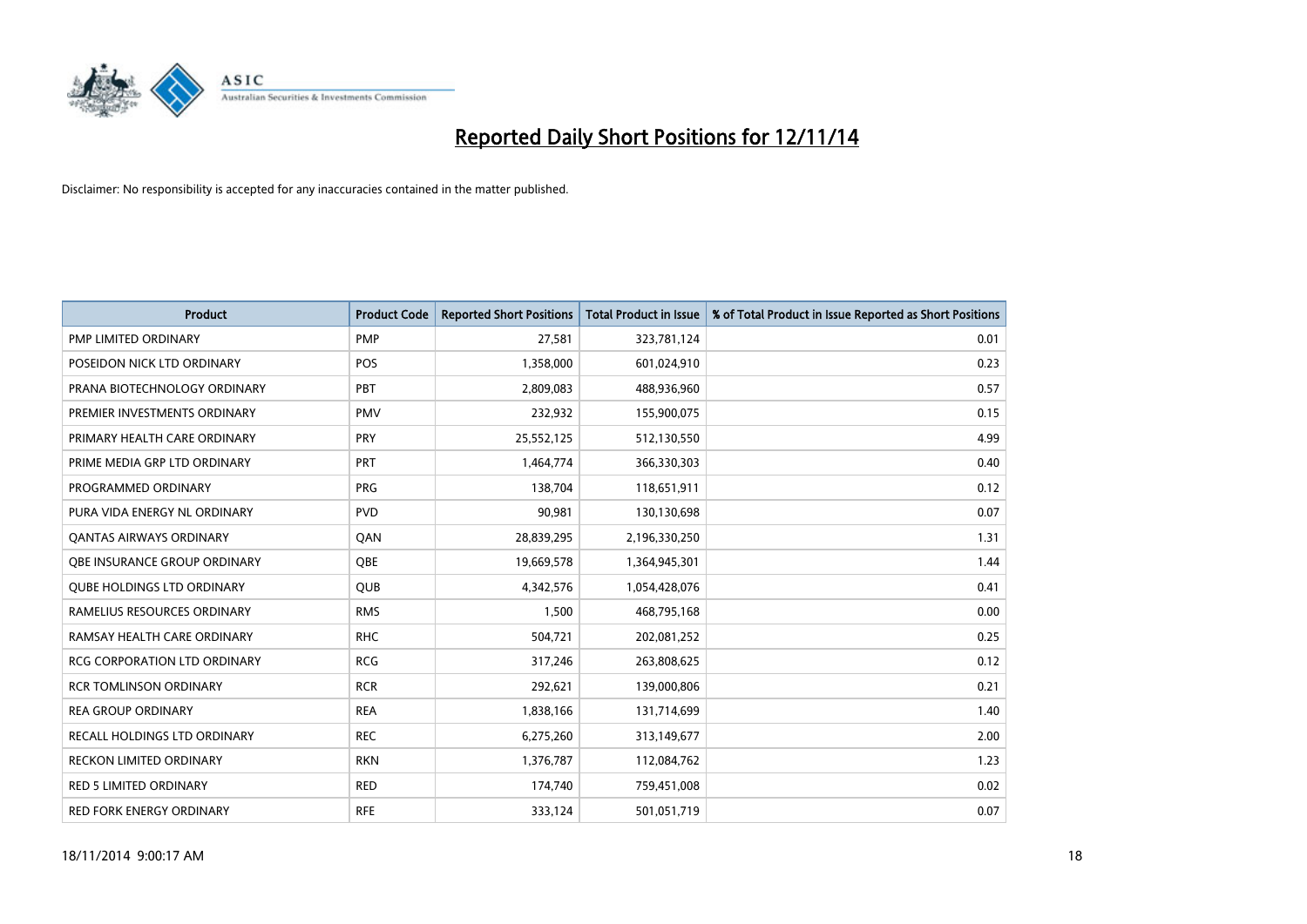

| <b>Product</b>                               | <b>Product Code</b> | <b>Reported Short Positions</b> | <b>Total Product in Issue</b> | % of Total Product in Issue Reported as Short Positions |
|----------------------------------------------|---------------------|---------------------------------|-------------------------------|---------------------------------------------------------|
| REDBANK ENERGY LTD ORDINARY                  | <b>AEJ</b>          | 13                              | 786,287                       | 0.00                                                    |
| REED RESOURCES LTD ORDINARY                  | <b>RDR</b>          | 2,000                           | 499,453,895                   | 0.00                                                    |
| REGIS HEALTHCARE LTD ORDINARY                | <b>REG</b>          | 785,540                         | 300,345,797                   | 0.26                                                    |
| REGIS RESOURCES ORDINARY                     | <b>RRL</b>          | 51,510,712                      | 499,781,595                   | 10.31                                                   |
| RESMED INC CDI 10:1                          | <b>RMD</b>          | 34,931,460                      | 1,397,522,030                 | 2.50                                                    |
| RESOLUTE MINING ORDINARY                     | <b>RSG</b>          | 11,667,465                      | 641,189,223                   | 1.82                                                    |
| <b>RESOURCE GENERATION ORDINARY</b>          | <b>RES</b>          | 1,220                           | 581,380,338                   | 0.00                                                    |
| RETAIL FOOD GROUP ORDINARY                   | <b>RFG</b>          | 5,820,507                       | 154,379,893                   | 3.77                                                    |
| REX MINERALS LIMITED ORDINARY                | <b>RXM</b>          | 1,073,293                       | 220,519,784                   | 0.49                                                    |
| RIO TINTO LIMITED ORDINARY                   | <b>RIO</b>          | 6,108,518                       | 435,758,720                   | 1.40                                                    |
| ROC OIL COMPANY ORDINARY                     | <b>ROC</b>          | 1,456,744                       | 687,618,400                   | 0.21                                                    |
| <b>ROX RESOURCES ORDINARY</b>                | RXL                 | 5,189,589                       | 849,673,095                   | 0.61                                                    |
| ROYAL WOLF HOLDINGS ORDINARY                 | <b>RWH</b>          | 209,381                         | 100,387,052                   | 0.21                                                    |
| SAI GLOBAL LIMITED ORDINARY                  | SAI                 | 581,585                         | 211,726,802                   | 0.27                                                    |
| SALMAT LIMITED ORDINARY                      | <b>SLM</b>          | 101,385                         | 159,812,799                   | 0.06                                                    |
| SAMSON OIL & GAS LTD ORDINARY                | SSN                 | 15,615,700                      | 2,837,782,022                 | 0.55                                                    |
| SANDFIRE RESOURCES ORDINARY                  | <b>SFR</b>          | 3,026,922                       | 155,840,968                   | 1.94                                                    |
| SANTOS LTD ORDINARY                          | <b>STO</b>          | 8,418,092                       | 982,269,847                   | 0.86                                                    |
| SARACEN MINERAL ORDINARY                     | SAR                 | 6,895,944                       | 792,784,738                   | 0.87                                                    |
| <b>SCA PROPERTY GROUP STAPLED SECURITIES</b> | SCP                 | 17,626,960                      | 648,628,320                   | 2.72                                                    |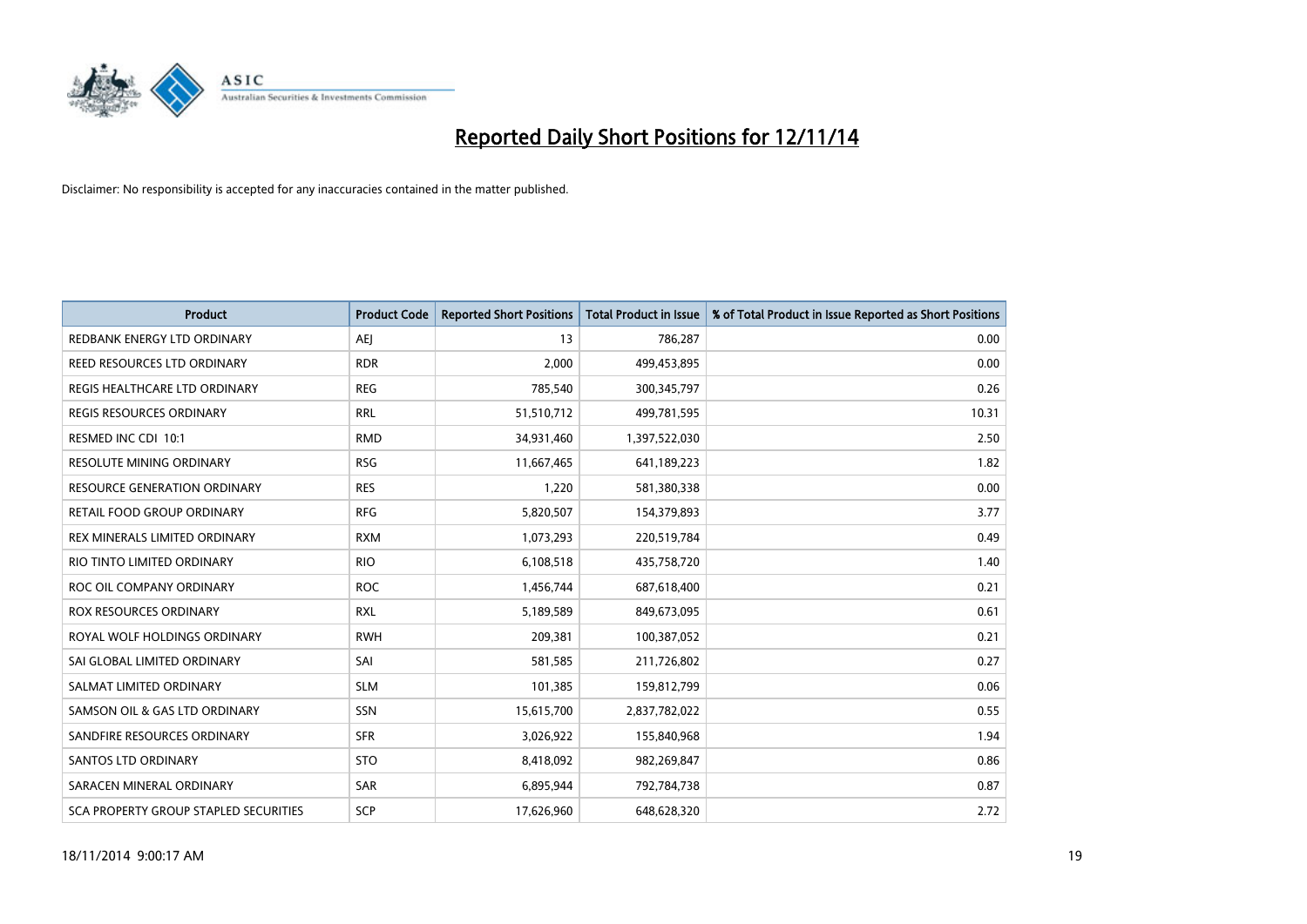

| <b>Product</b>                           | <b>Product Code</b> | <b>Reported Short Positions</b> | <b>Total Product in Issue</b> | % of Total Product in Issue Reported as Short Positions |
|------------------------------------------|---------------------|---------------------------------|-------------------------------|---------------------------------------------------------|
| <b>SCENTRE GRP STAPLED</b>               | SCG                 | 24,260,699                      | 5,324,296,678                 | 0.46                                                    |
| SEDGMAN LIMITED ORDINARY                 | <b>SDM</b>          | 1,128,550                       | 227,059,277                   | 0.50                                                    |
| SEEK LIMITED ORDINARY                    | <b>SEK</b>          | 11,381,051                      | 342,335,122                   | 3.32                                                    |
| SELECT HARVESTS ORDINARY                 | SHV                 | 1,177,387                       | 70,940,874                    | 1.66                                                    |
| SENEX ENERGY LIMITED ORDINARY            | SXY                 | 49,468,071                      | 1,149,657,377                 | 4.30                                                    |
| SERVICE STREAM ORDINARY                  | <b>SSM</b>          | 30                              | 386,389,873                   | 0.00                                                    |
| SEVEN GROUP HOLDINGS ORDINARY            | <b>SVW</b>          | 1,691,605                       | 300,660,933                   | 0.56                                                    |
| SEVEN WEST MEDIA LTD ORDINARY            | <b>SWM</b>          | 19,009,341                      | 999,160,872                   | 1.90                                                    |
| SEYMOUR WHYTE LTD ORDINARY               | <b>SWL</b>          | 28,988                          | 87,647,595                    | 0.03                                                    |
| SIGMA PHARMACEUTICAL ORDINARY            | <b>SIP</b>          | 23,114,267                      | 1,108,086,575                 | 2.09                                                    |
| SILEX SYSTEMS ORDINARY                   | <b>SLX</b>          | 8,241,320                       | 170,467,339                   | 4.83                                                    |
| SILVER CHEF LIMITED ORDINARY             | SIV                 | 22,154                          | 29,640,865                    | 0.07                                                    |
| SILVER LAKE RESOURCE ORDINARY            | <b>SLR</b>          | 26,040,934                      | 503,233,971                   | 5.17                                                    |
| SIMAVITA LTD CDI 1:1                     | <b>SVA</b>          | 328,984                         | 73,366,351                    | 0.45                                                    |
| SIMS METAL MGMT LTD ORDINARY             | SGM                 | 15, 167, 212                    | 204,633,630                   | 7.41                                                    |
| SINGAPORE TELECOMM. CHESS DEPOSITARY INT | SGT                 | 712,372                         | 115,837,110                   | 0.61                                                    |
| SINO GAS ENERGY ORDINARY                 | <b>SEH</b>          | 11,201,641                      | 1,542,672,358                 | 0.73                                                    |
| SIRIUS RESOURCES NL ORDINARY             | <b>SIR</b>          | 15,743,678                      | 341,438,269                   | 4.61                                                    |
| SIRTEX MEDICAL ORDINARY                  | <b>SRX</b>          | 89,469                          | 56,530,231                    | 0.16                                                    |
| SKILLED GROUP LTD ORDINARY               | <b>SKE</b>          | 6,665,189                       | 235,753,791                   | 2.83                                                    |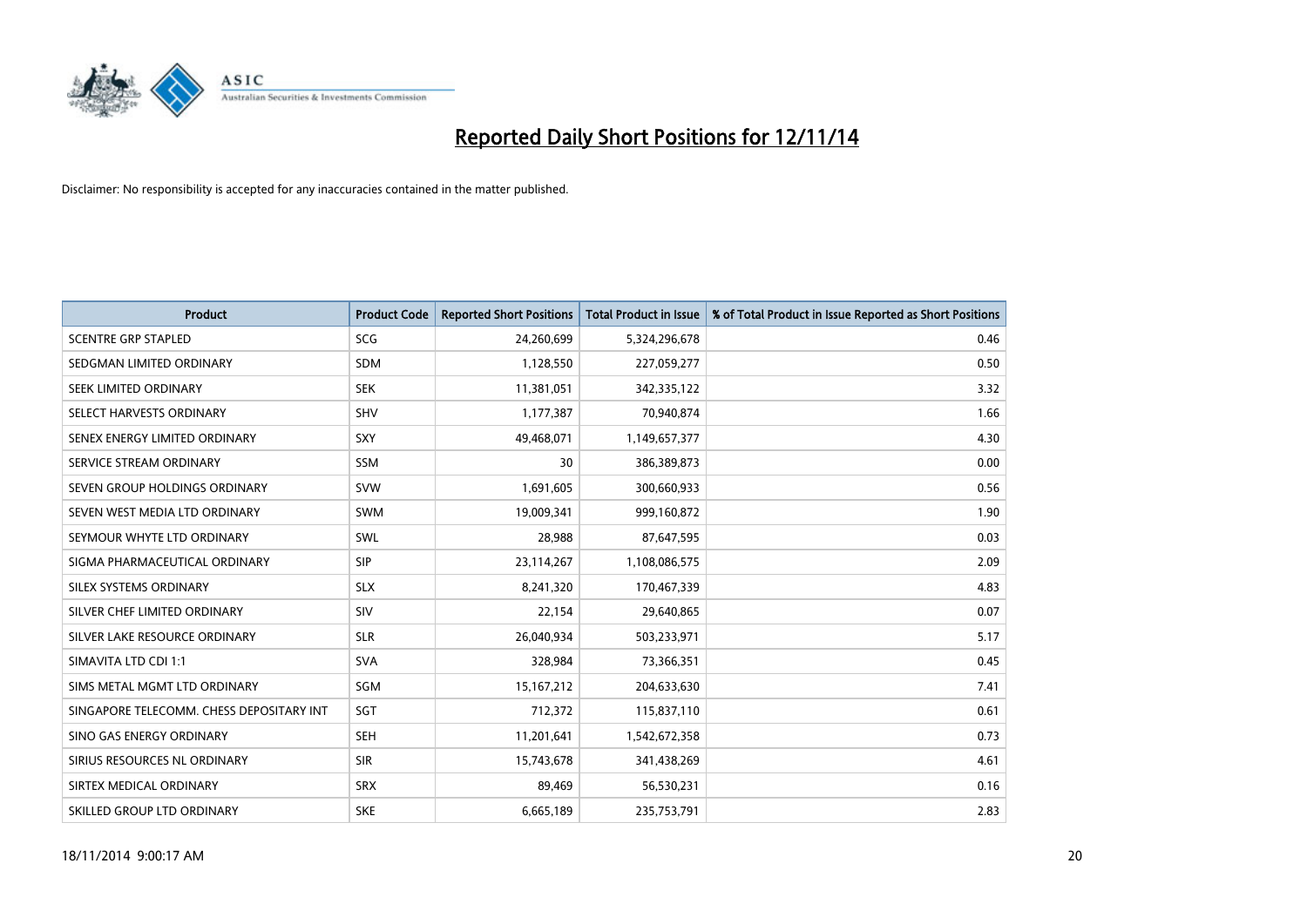

| <b>Product</b>                           | <b>Product Code</b> | <b>Reported Short Positions</b> | <b>Total Product in Issue</b> | % of Total Product in Issue Reported as Short Positions |
|------------------------------------------|---------------------|---------------------------------|-------------------------------|---------------------------------------------------------|
| <b>SKY NETWORK ORDINARY</b>              | <b>SKT</b>          | 11,437,205                      | 389,139,785                   | 2.94                                                    |
| SKYCITY ENT GRP LTD ORDINARY             | <b>SKC</b>          | 7,928,274                       | 592,857,388                   | 1.34                                                    |
| <b>SLATER &amp; GORDON ORDINARY</b>      | SGH                 | 3,361,810                       | 205,810,288                   | 1.63                                                    |
| SMARTGRP CORPORATION ORDINARY            | <b>SIQ</b>          | 45,846                          | 101,461,150                   | 0.05                                                    |
| SMS MANAGEMENT, ORDINARY                 | <b>SMX</b>          | 1,821,057                       | 69,394,537                    | 2.62                                                    |
| SONIC HEALTHCARE ORDINARY                | <b>SHL</b>          | 2,540,227                       | 401,171,556                   | 0.63                                                    |
| SOUL PATTINSON (W.H) ORDINARY            | SOL                 | 16,026                          | 239,395,320                   | 0.01                                                    |
| SP AUSNET STAPLED SECURITIES             | SPN                 | 596,685                         | 3,425,244,162                 | 0.02                                                    |
| SPARK INFRASTRUCTURE STAPLED US PROHIBT. | SKI                 | 12,720,906                      | 1,466,360,128                 | 0.87                                                    |
| SPARK NEW ZEALAND ORDINARY               | <b>SPK</b>          | 12,850,621                      | 1,834,767,958                 | 0.70                                                    |
| SPDR 200 FUND ETF UNITS                  | <b>STW</b>          | 30,900                          | 46,546,865                    | 0.07                                                    |
| SPECIALTY FASHION ORDINARY               | <b>SFH</b>          | 99,852                          | 192,236,121                   | 0.05                                                    |
| SPOTLESS GRP HLD LTD ORDINARY            | <b>SPO</b>          | 33,115,850                      | 1,098,290,178                 | 3.02                                                    |
| ST BARBARA LIMITED ORDINARY              | SBM                 | 9,644,804                       | 494,269,192                   | 1.95                                                    |
| STARPHARMA HOLDINGS ORDINARY             | SPL                 | 13,219,956                      | 319,008,325                   | 4.14                                                    |
| STEADFAST GROUP LTD ORDINARY             | SDF                 | 11,316,363                      | 503,352,992                   | 2.25                                                    |
| STH CRS ELECT ENGNR ORDINARY             | <b>SXE</b>          | 141                             | 161,523,130                   | 0.00                                                    |
| STHN CROSS MEDIA ORDINARY                | <b>SXL</b>          | 40,920,137                      | 731,319,622                   | 5.60                                                    |
| STOCKLAND UNITS/ORD STAPLED              | SGP                 | 9,759,378                       | 2,348,746,744                 | 0.42                                                    |
| STRAITS RES LTD. ORDINARY                | SRO                 | 20,370                          | 1,217,730,293                 | 0.00                                                    |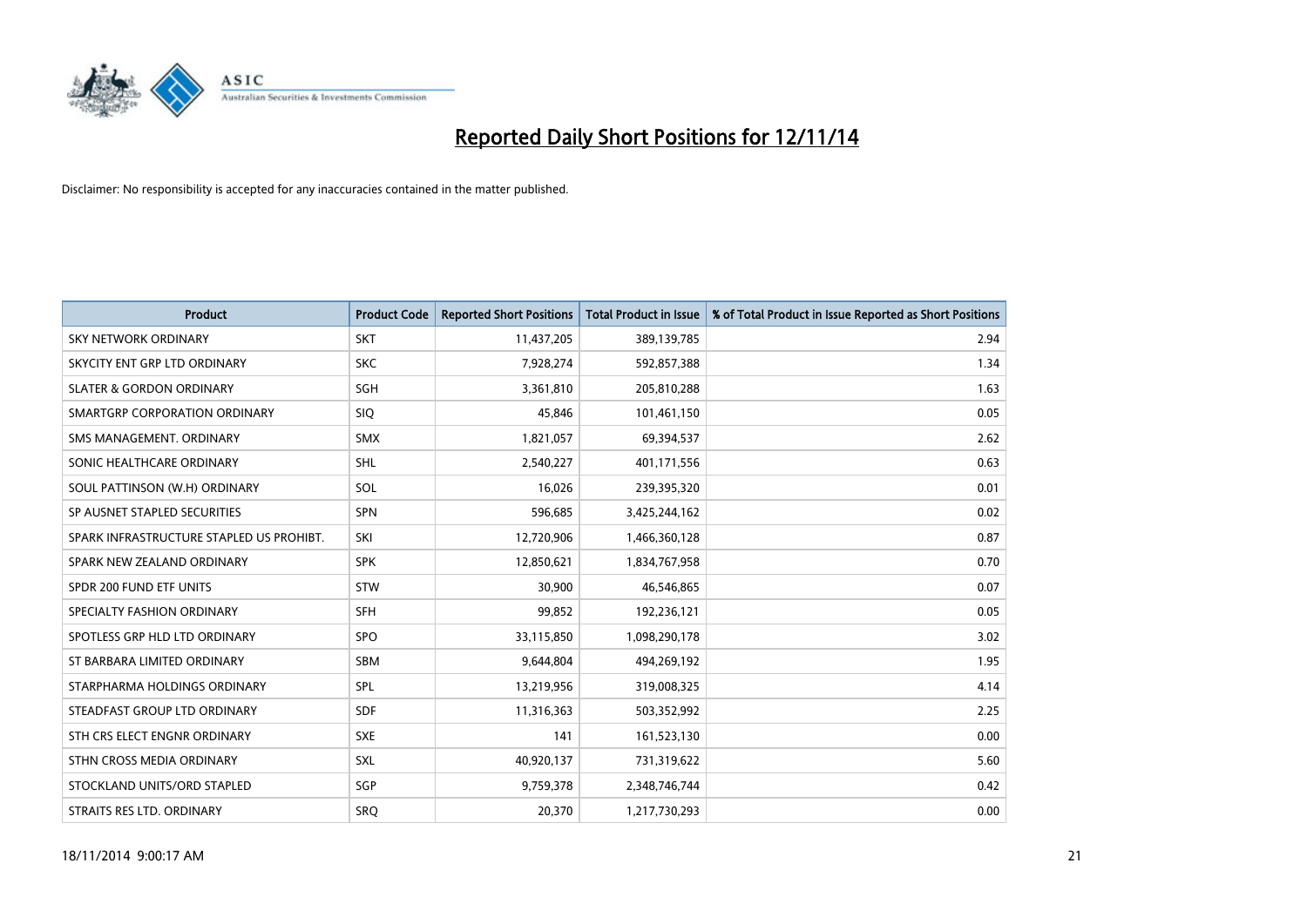

| <b>Product</b>                   | <b>Product Code</b> | <b>Reported Short Positions</b> | <b>Total Product in Issue</b> | % of Total Product in Issue Reported as Short Positions |
|----------------------------------|---------------------|---------------------------------|-------------------------------|---------------------------------------------------------|
| STRIKE ENERGY LTD ORDINARY       | <b>STX</b>          | 4,000                           | 833,330,946                   | 0.00                                                    |
| STW COMMUNICATIONS ORDINARY      | SGN                 | 4,839,680                       | 409,699,000                   | 1.18                                                    |
| SUNCORP GROUP LTD ORDINARY       | <b>SUN</b>          | 7,783,936                       | 1,286,600,980                 | 0.61                                                    |
| SUNDANCE ENERGY ORDINARY         | <b>SEA</b>          | 2,311,660                       | 549,207,339                   | 0.42                                                    |
| SUNDANCE RESOURCES ORDINARY      | SDL                 | 95,568,117                      | 3,082,028,456                 | 3.10                                                    |
| SUNLAND GROUP LTD ORDINARY       | <b>SDG</b>          | 100,654                         | 181,710,087                   | 0.06                                                    |
| SUPER RET REP LTD ORDINARY       | <b>SUL</b>          | 14,534,664                      | 196,897,430                   | 7.38                                                    |
| <b>SWICK MINING ORDINARY</b>     | <b>SWK</b>          | 50,000                          | 216,729,450                   | 0.02                                                    |
| SYD AIRPORT STAPLED US PROHIBIT. | SYD                 | 33,451,750                      | 2,216,216,041                 | 1.51                                                    |
| SYRAH RESOURCES ORDINARY         | <b>SYR</b>          | 5,126,581                       | 164,135,076                   | 3.12                                                    |
| TABCORP HOLDINGS LTD ORDINARY    | <b>TAH</b>          | 17,143,826                      | 765,652,364                   | 2.24                                                    |
| TAP OIL LIMITED ORDINARY         | <b>TAP</b>          | 87,141                          | 243,186,639                   | 0.04                                                    |
| TASSAL GROUP LIMITED ORDINARY    | <b>TGR</b>          | 269.848                         | 146,897,115                   | 0.18                                                    |
| <b>TATTS GROUP LTD ORDINARY</b>  | <b>TTS</b>          | 31,234,077                      | 1,445,759,948                 | 2.16                                                    |
| <b>TECHNOLOGY ONE ORDINARY</b>   | <b>TNE</b>          | 1,775,508                       | 308,796,455                   | 0.57                                                    |
| TELECOM CORPORATION ORDINARY     | <b>TEL</b>          | 156,914                         | 1,828,530,844                 | 0.01                                                    |
| TELSTRA CORPORATION, ORDINARY    | <b>TLS</b>          | 47,870,014                      | 12,225,655,836                | 0.39                                                    |
| TEN NETWORK HOLDINGS ORDINARY    | <b>TEN</b>          | 136,103,704                     | 2,630,984,596                 | 5.17                                                    |
| TERANGA GOLD CORP CDI 1:1        | <b>TGZ</b>          | 55,205                          | 72,850,029                    | 0.08                                                    |
| TFS CORPORATION LTD ORDINARY     | <b>TFC</b>          | 8,805,286                       | 325,267,408                   | 2.71                                                    |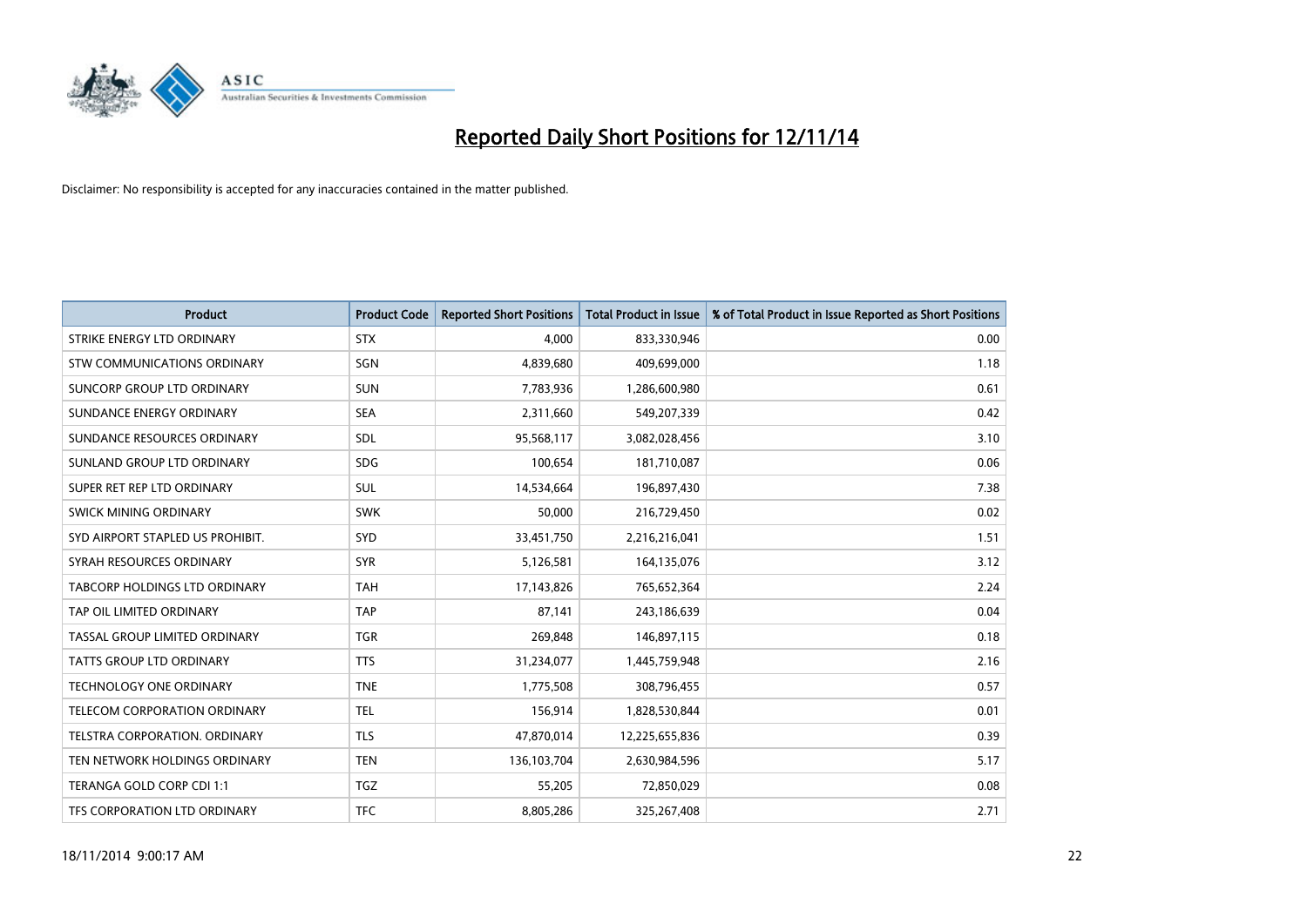

| <b>Product</b>                       | <b>Product Code</b> | <b>Reported Short Positions</b> | <b>Total Product in Issue</b> | % of Total Product in Issue Reported as Short Positions |
|--------------------------------------|---------------------|---------------------------------|-------------------------------|---------------------------------------------------------|
| THE REJECT SHOP ORDINARY             | <b>TRS</b>          | 2,292,082                       | 28,844,648                    | 7.95                                                    |
| THINK CHILDCARE EDU ORDINARY         | <b>TNK</b>          | 377,024                         | 39,600,000                    | 0.95                                                    |
| THORN GROUP LIMITED ORDINARY         | <b>TGA</b>          | 5,269                           | 150,634,985                   | 0.00                                                    |
| TIGER RESOURCES ORDINARY             | <b>TGS</b>          | 13,918,290                      | 1,143,541,406                 | 1.22                                                    |
| TOLL HOLDINGS LTD ORDINARY           | <b>TOL</b>          | 17,650,213                      | 717,318,622                   | 2.46                                                    |
| TORO ENERGY LIMITED ORDINARY         | <b>TOE</b>          | 17,357                          | 1,567,784,418                 | 0.00                                                    |
| TOX FREE SOLUTIONS ORDINARY          | <b>TOX</b>          | 2,152,450                       | 133,752,359                   | 1.61                                                    |
| TPG TELECOM LIMITED ORDINARY         | <b>TPM</b>          | 10,602,406                      | 793,808,141                   | 1.34                                                    |
| <b>TRADE ME GROUP ORDINARY</b>       | <b>TME</b>          | 6,347,601                       | 396,913,549                   | 1.60                                                    |
| <b>TRANSFIELD SERVICES ORDINARY</b>  | <b>TSE</b>          | 6,740,964                       | 512,457,716                   | 1.32                                                    |
| TRANSPACIFIC INDUST. ORDINARY        | <b>TPI</b>          | 26,193,280                      | 1,579,648,778                 | 1.66                                                    |
| TRANSURBAN GROUP TRIPLE STAPLED SEC. | TCL                 | 23,731,908                      | 1,906,390,878                 | 1.24                                                    |
| TREASURY GROUP ORDINARY              | <b>TRG</b>          | 30,399                          | 23,697,498                    | 0.13                                                    |
| TREASURY WINE ESTATE ORDINARY        | <b>TWE</b>          | 11,867,107                      | 651,261,403                   | 1.82                                                    |
| TRITON MIN LTD ORDINARY              | <b>TON</b>          | 8,038                           | 310,101,731                   | 0.00                                                    |
| TROY RESOURCES LTD ORDINARY          | <b>TRY</b>          | 5,641,256                       | 195,265,161                   | 2.89                                                    |
| UGL LIMITED ORDINARY                 | UGL                 | 18,969,176                      | 166,511,240                   | 11.39                                                   |
| UNILIFE CORPORATION CDI 6:1          | <b>UNS</b>          | 315,000                         | 277,673,970                   | 0.11                                                    |
| UNITY MINING LTD ORDINARY            | <b>UML</b>          | 319,871                         | 1,133,122,711                 | 0.03                                                    |
| UXC LIMITED ORDINARY                 | <b>UXC</b>          | 2,435,935                       | 329,728,102                   | 0.74                                                    |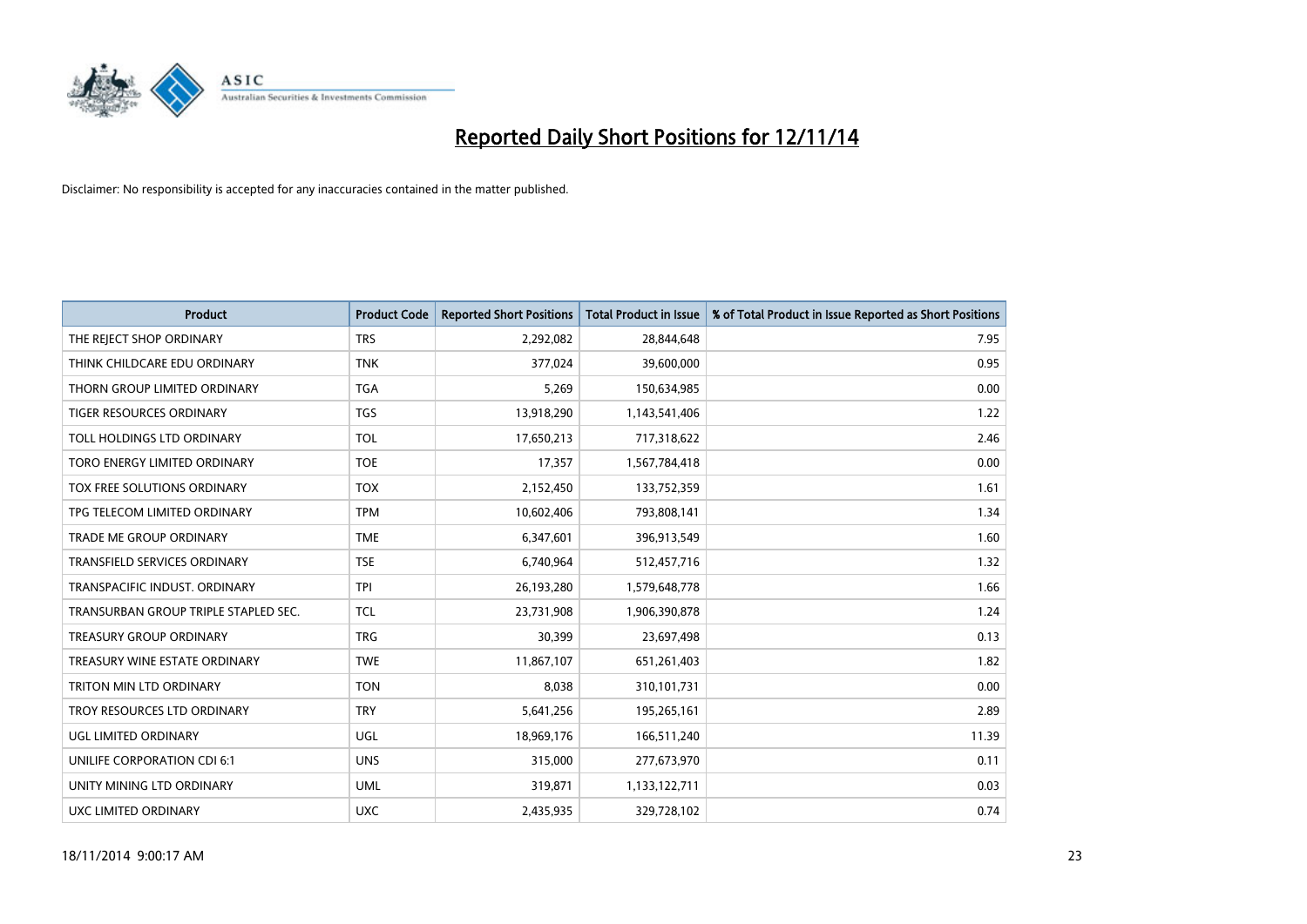

| <b>Product</b>                       | <b>Product Code</b> | <b>Reported Short Positions</b> | <b>Total Product in Issue</b> | % of Total Product in Issue Reported as Short Positions |
|--------------------------------------|---------------------|---------------------------------|-------------------------------|---------------------------------------------------------|
| <b>VEDA GROUP LTD ORDINARY</b>       | <b>VED</b>          | 12,495,762                      | 842,055,406                   | 1.48                                                    |
| <b>VENTURE MINERALS ORDINARY</b>     | <b>VMS</b>          | 238,000                         | 287,320,170                   | 0.08                                                    |
| <b>VILLAGE ROADSHOW LTD ORDINARY</b> | <b>VRL</b>          | 501,766                         | 159,509,459                   | 0.31                                                    |
| <b>VIRGIN AUS HLDG LTD ORDINARY</b>  | <b>VAH</b>          | 48,023,780                      | 3,524,912,131                 | 1.36                                                    |
| <b>VIRTUS HEALTH LTD ORDINARY</b>    | <b>VRT</b>          | 4,790,927                       | 79,885,938                    | 6.00                                                    |
| <b>VISION EYE INSTITUTE ORDINARY</b> | <b>VEI</b>          | 1,586,666                       | 178,737,431                   | 0.89                                                    |
| <b>VISTA GROUP INTERNAT ORDINARY</b> | VGI                 | 1,000                           | 79,813,089                    | 0.00                                                    |
| <b>VOCATION LTD ORDINARY</b>         | <b>VET</b>          | 10,322,882                      | 230,000,000                   | 4.49                                                    |
| <b>VOCUS COMMS LTD ORDINARY</b>      | VOC                 | 508,923                         | 104,803,018                   | 0.49                                                    |
| WAM CAPITAL LIMITED ORDINARY         | <b>WAM</b>          | 30,000                          | 345,405,201                   | 0.01                                                    |
| WARRNAMBOOL CHEESE ORDINARY          | <b>WCB</b>          | 19                              | 56,098,797                    | 0.00                                                    |
| <b>WATPAC LIMITED ORDINARY</b>       | <b>WTP</b>          | 1,189,777                       | 189,258,397                   | 0.63                                                    |
| <b>WDS LIMITED ORDINARY</b>          | <b>WDS</b>          | 593,197                         | 144,740,614                   | 0.41                                                    |
| <b>WEBIET LIMITED ORDINARY</b>       | <b>WEB</b>          | 1,344,062                       | 79,397,959                    | 1.69                                                    |
| <b>WESFARMERS LIMITED ORDINARY</b>   | <b>WES</b>          | 6,196,628                       | 1,143,274,951                 | 0.54                                                    |
| WESTERN AREAS LTD ORDINARY           | <b>WSA</b>          | 17,151,943                      | 232,580,131                   | 7.37                                                    |
| WESTERN DESERT RES. ORDINARY         | <b>WDR</b>          | 2,490,070                       | 620,049,919                   | 0.40                                                    |
| WESTERN DESERT RES. RIGHTS 31-MAR-14 | <b>WDRR</b>         | 17,835                          | 120,009,662                   | 0.01                                                    |
| <b>WESTFIELD CORP STAPLED</b>        | WFD                 | 5,005,715                       | 2,078,089,686                 | 0.24                                                    |
| WESTFIELD GROUP ORD/UNIT STAPLED SEC | <b>WDC</b>          | 945,234                         | 2,078,089,686                 | 0.05                                                    |